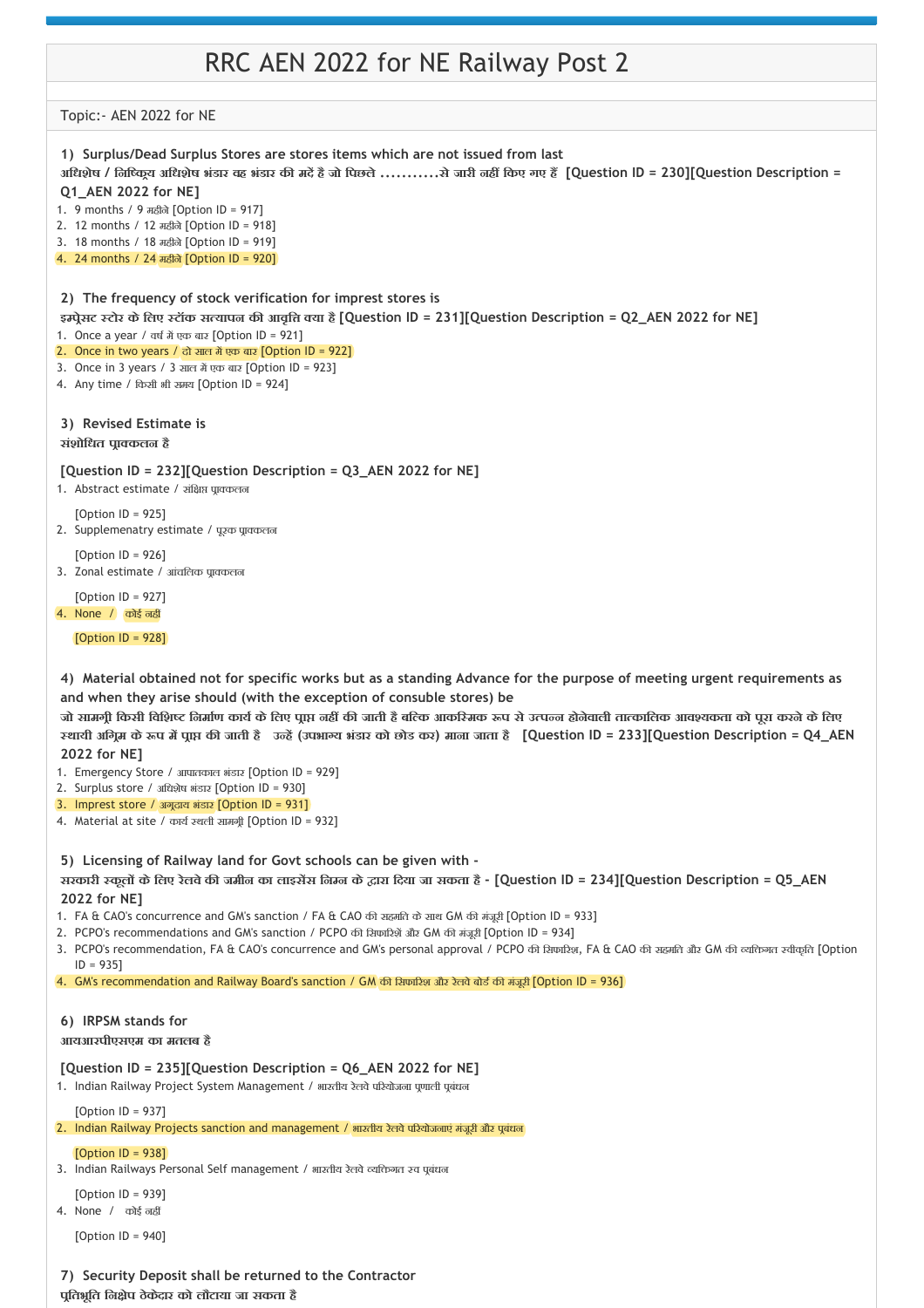```
8) 
Which estimate is mainly for the purpose of examining the justification of any work proposal with cost implications and
 9) 
Doubling work is chargeable in which Plan Head‐
 10) 
What is the Demand No. for Maintenanace of Staff Quaters work under revenue?
 11) 
What is the rate as percentage of estimated cost of work for "Departmental charges" of portion executed by RAILWAY
[Question ID = 236][Question Description = Q7_AEN 2022 for NE]
1. After physical compltion of work only. / केवल कार्य के प्रत्यक्ष रूप से समापन के पश्चात
   [Option ID = 941]
2. On termination of contract as a whole owning to contractor'default / ठेकेदार के व्यक्तिकुम के कारण पूर्ण संविदा के समाप्त किए जाने पर
   [Option ID = 942]
3. On expiry of the maintenance period \sqrt{3} अनुरक्षण अवधि के समाप्ति पर
   [Option ID = 943]4. All these / उपर्युक्त सभी
   [Option ID = 944]
obtaining the Administrative approval of the competent authority.
कोंन सा अनुमान मुख्य रूप से लागत निहितार्थ के साथ किसी भी कार्य पुस्ताव के औचित्य की जांच करने और सक्षम पाधिकारी की पुशासनिक स्वीकृति पाप्त
करनेकेउ े य सेहै
[Question ID = 237][Question Description = Q8_AEN 2022 for NE]
1. Supplementary Estimate / पूरक (सप्लीमेंटरी) अनुमान
   [Option ID = 945]
2. Part Estimate / भाग (पार्ट) अनुमान
   [Option ID = 946]
3. Revised Estimate / संशोधित अनुमान (रिवाइज्ड)
   [Option ID = 947]
4. Abstract Estimate / सार अनुमान (एळस्ट्रेक्ट)
   [Option ID = 948]
दोहरीकरण काय कौनसेयोजना शीष ( लान हेड) म आता है‐
[Question ID = 238][Question Description = Q9_AEN 2022 for NE]
1. 15
   [Option ID = 949]
2. 11
   [Option ID = 950]
3. 14
   [Option ID = 951]
4. None of these / इनमें से कोई भी नहीं
   [Option ID = 952]
राज व केतहत टाफ वाटस अनुर ण केिलए मांग नं. (िडमांड नंबर) या है?
[Question ID = 239][Question Description = Q10_AEN 2022 for NE]
1. 6
   [Option ID = 953]
2. 11
   [Option ID = 954]
3. 4
   [Option ID = 955]
4. 9
   [Option ID = 956]
for deposit works 
जमा काय केिलए रेलवे ारा अनुमािनत लागत का िकतना प ितशय िवभागीय शु क के प म िलया जाता है[Question ID = 240][Question
Description = Q11_AEN 2022 for NE]
```
- 1. 10.5% / 10.5% [Option ID = 957]
- 2. 6.25% / 6.25% [Option ID = 958]
- 3. 4% / 4% [Option ID = 959]
- 4. 12.5% / 12.5% [Option ID = 960]

**12) Which of the following is not a Major Penalty: िन न म सेकौन सी दीघ शि त नह है:**

#### **[Question ID = 241][Question Description = Q12\_AEN 2022 for NE]**

1. Reduction to the lower stage in the time scale of pay for a specified period, with further directions as to whether on expiry of such period, the reduction will or will not have the effect of postponing the future increments of his pay. / नियत अवधि के लिए बेतन कूम के निचले रहेज पर अवनति, जिसमे यह निर्देश हो कि इस अवधि के समाप्त होने पर अवनति का पूभाव भावी बेतन बृद्धि पर होगा या नहीं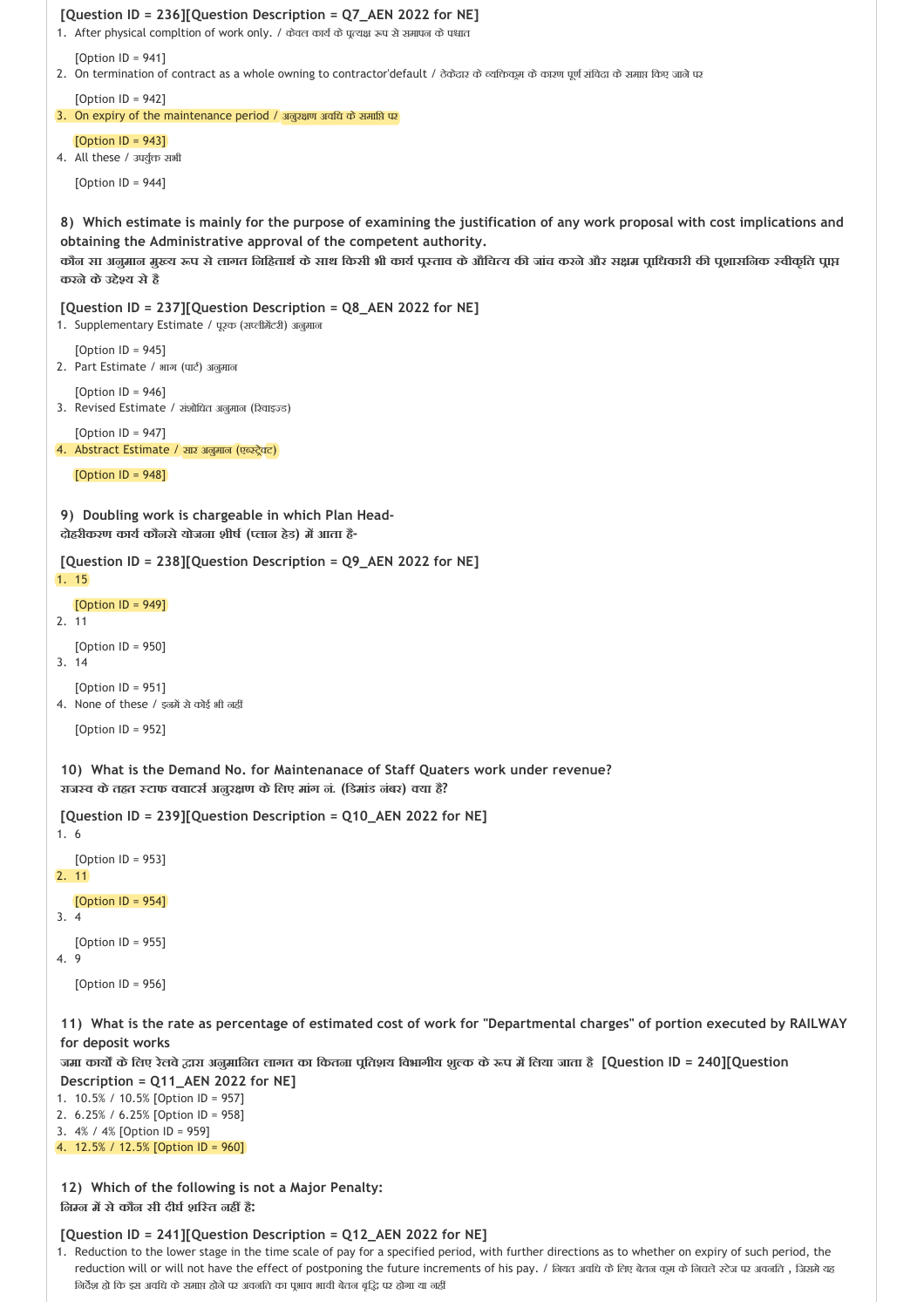| [Option ID = $961$ ]<br>2. Suspension. / निलंबन                                                                                                                                                                                                                                                                                                                                                                                                                                             |
|---------------------------------------------------------------------------------------------------------------------------------------------------------------------------------------------------------------------------------------------------------------------------------------------------------------------------------------------------------------------------------------------------------------------------------------------------------------------------------------------|
| [Option $ID = 962$ ]<br>3. Compulsory Retirement / अनिवार्य सेवा मुक्ति                                                                                                                                                                                                                                                                                                                                                                                                                     |
| [Option $ID = 963$ ]<br>4. Removal from service / सेवा से हटाना                                                                                                                                                                                                                                                                                                                                                                                                                             |
| [Option ID = $964$ ]                                                                                                                                                                                                                                                                                                                                                                                                                                                                        |
| 13) RAILWAY SERVICES (CONDUCT) RULES, 1966 Rule 3(1)(ii) stipulates that:<br>रेल सेवा (आचरण) लियम 1966 का लियम 3(1)(ii) लिम्ल लिर्देशित करता है :                                                                                                                                                                                                                                                                                                                                           |
| [Question ID = 242][Question Description = Q13_AEN 2022 for NE]<br>1. Every railway servant shall at all times do nothing which is unbecoming of a railway servant. / पूत्येक रेल कर्मचारी हर समय ऐसा कोई कार्य नहीं करेगा जो रेल कर्मचारी<br>के लिए अशोभनीय हो                                                                                                                                                                                                                             |
| [Option ID = $965$ ]<br>2. Every railway servant shall at all times maintain absolute integrity; / पूत्येक रेत कर्मचारी हर समय पूर्ण रूप से सत्यनिष्ट रहेगा                                                                                                                                                                                                                                                                                                                                 |
| [Option ID = $966$ ]<br>3. Every railway servant shall at all times maintain devotion to duty; / पूत्येक रेत कर्मचारी हर समय कर्तव्यपरायण रहेगा                                                                                                                                                                                                                                                                                                                                             |
| [Option $ID = 967$ ]                                                                                                                                                                                                                                                                                                                                                                                                                                                                        |
| 4. None of these / उपरोक्त में से कोई नहीं<br>[Option ID = $968$ ]                                                                                                                                                                                                                                                                                                                                                                                                                          |
|                                                                                                                                                                                                                                                                                                                                                                                                                                                                                             |
| 14) How many and at what periodicity, financial upgradation is to be given to Railway employee as per Modified Assured<br><b>Carrear Progression Scheme:</b><br>संशोधित सुनिश्चित स्तरोनेयन योजना के तहत रेल कर्मचारियों के सेवा काल में कुल कितने और किस अंतराल पर बितीय बृद्धि डी जानी हैं:                                                                                                                                                                                               |
| [Question ID = 243][Question Description = Q14_AEN 2022 for NE]<br>1. Two Upgradations, After 12 & 24 years of continuous regular service / ਨੀ ਕ੍ਰੜਿ, 12 ਕ 24 ਸ਼ਾਰ की ਸ਼ਰਗ ਰਿਬਸ਼ਿਰ ਸ਼ੇਗ कੇ बाद                                                                                                                                                                                                                                                                                              |
| [Option ID = $969$ ]<br>2. Three Upgradations, After completion of 10,20 & 30 years of continuous regular service / तीन बूद्धि, 10, 20 व 30 साल की सतत नियमित सेवा के बाद                                                                                                                                                                                                                                                                                                                   |
| [Option $ID = 970$ ]<br>3. One Upgradation, After 15 years of continuous regular service / एक बूद्धि, 15 साल की सतत नियमित सेवा के बाद                                                                                                                                                                                                                                                                                                                                                      |
| [Option ID = $971$ ]<br>4. None of these/ उपरोक्त में से कोई नहीं                                                                                                                                                                                                                                                                                                                                                                                                                           |
| [Option $ID = 972$ ]                                                                                                                                                                                                                                                                                                                                                                                                                                                                        |
| 15) What is the full form of allocation "RRSK"<br>"आर.आर.एस.के." आवंटन का पूर्ण रूप क्या है [Question ID = 244][Question Description = Q15_AEN 2022 for NE]<br>1. Rashtriya Rail Saksham Kosh / ਟਾਕ੍ਰੀਕ ਏਰ ਸ਼ਖ਼ੁਸ਼ ਰਹੇਥ [Option ID = 973]<br>2. Rashtriyta Rail Suraksha Kosh / राष्ट्रीय रेल सुरक्षा कोष [Option ID = 974]<br>3. Rashtriyta Rail Sanraksha Kosh / राष्ट्रीय रेल संरक्षा कोष [Option ID = 975]<br>4. Rail Reserved Safety Kosh / रेल सुरक्षित संरक्षा कोष [Option ID = 976] |
| 16) What is the Primary Unit for "Cost of Materials-Direct Purchase" in Revenue Expenditure                                                                                                                                                                                                                                                                                                                                                                                                 |
| राजस्व व्यय में " सामग्रियों की लागत - सीधी खरीद " हेतु पूाथमिक इकाई क्या है : [Question ID = 245][Question Description = Q16_AEN 2022<br>for NE]                                                                                                                                                                                                                                                                                                                                           |
| 1. 24 [Option ID = 977]<br>2. 27 [Option ID = 978]                                                                                                                                                                                                                                                                                                                                                                                                                                          |
| 3. 28 [Option $ID = 979$ ]<br>4. 32 [Option ID = 980]                                                                                                                                                                                                                                                                                                                                                                                                                                       |
| 17) What is the Minor Head for " Maintenanace of P-Way" in demand no. 4 of Revenue Expenditure<br>" रैलपथ का अनुरक्षण " हेतु राजस्व व्यय मांग संख्या 4 में लघु शीर्ष क्या है:                                                                                                                                                                                                                                                                                                               |
|                                                                                                                                                                                                                                                                                                                                                                                                                                                                                             |
| [Question ID = 246][Question Description = Q17_AEN 2022 for NE]<br>1.200                                                                                                                                                                                                                                                                                                                                                                                                                    |
| [Option $ID = 981$ ]<br>2. 300                                                                                                                                                                                                                                                                                                                                                                                                                                                              |
| [Option $ID = 982$ ]<br>3. 500                                                                                                                                                                                                                                                                                                                                                                                                                                                              |
| [Option $ID = 983$ ]<br>4. None of these/ उपरोक्त में से कोई नहीं                                                                                                                                                                                                                                                                                                                                                                                                                           |
| [Option $ID = 984$ ]                                                                                                                                                                                                                                                                                                                                                                                                                                                                        |

**[Question ID = 247][Question Description = Q18\_AEN 2022 for NE]**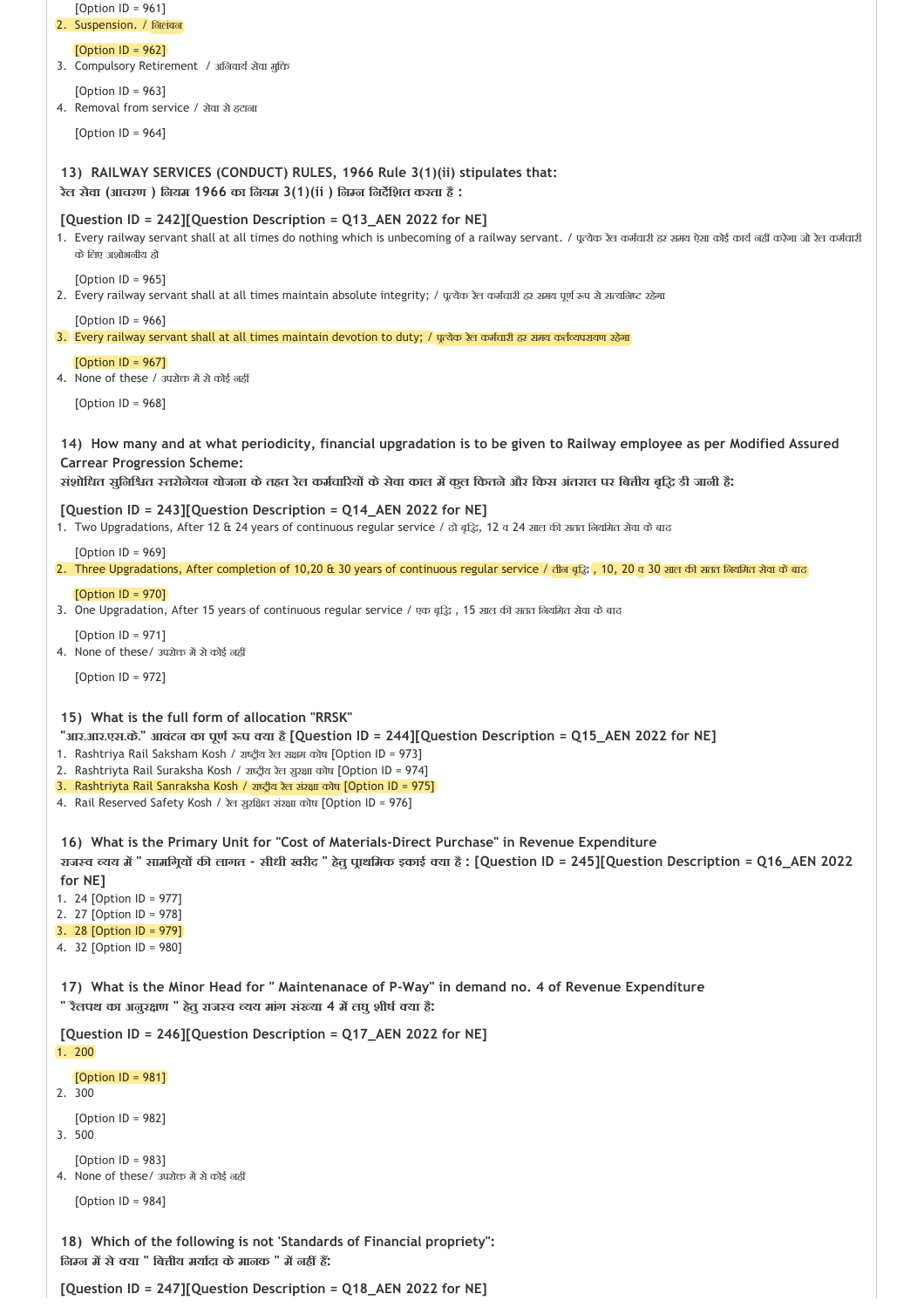| [Option ID = $985$ ]                                                                                                                                                                                                                                                                                                                                                                                                                                                                                                                                                                                                                                                                                                      |
|---------------------------------------------------------------------------------------------------------------------------------------------------------------------------------------------------------------------------------------------------------------------------------------------------------------------------------------------------------------------------------------------------------------------------------------------------------------------------------------------------------------------------------------------------------------------------------------------------------------------------------------------------------------------------------------------------------------------------|
| 2. The amount of allowances granted to meet expenditure of particular type shall be source of profit to the receipients. / अलों की रकम, जो किसी विशेष पूकार<br>के खर्च को पूरा करनें के लिए मंजूर किया जाता है, पूाप्तकर्ता के लिए लाभ का भ्रोत होना चाहिए                                                                                                                                                                                                                                                                                                                                                                                                                                                                |
| [Option ID = $986$ ]<br>3. No authority shall exercise its powers of sanctioning expenditure to pass an order which will be directly or indirectly to its own advantage. / $\sigma$<br>पूाधिकारी खर्च की मंजूरी देने की अपनी शक्तियों को ऐसे आदेश देने के लिए पूयोग न करे, जो पूत्यक्ष या परोक्ष रूप में उसके अपने लाभ में हो                                                                                                                                                                                                                                                                                                                                                                                             |
| [Option ID = $987$ ]<br>4. Every government servant should exercise the same vigilence in respect of expenditure incurred from public moneys as a person of ordinary<br>prudence would exercise in respect of the expenditure of his own money. । हर एक सरकारी कर्मचारी को सार्वजनिक धन से किए जाने वाले खर्च के संबंध में वही सावधानी<br>बरतनी चाहिए जो साधारण बुद्धि का एक व्यक्ति अपने धन के खर्च करनें मे बरतता हैं                                                                                                                                                                                                                                                                                                   |
| [Option $ID = 988$ ]                                                                                                                                                                                                                                                                                                                                                                                                                                                                                                                                                                                                                                                                                                      |
| 19) Who, amongst the following, is not to be treated as family member as per Pass rules:<br>पास लियमों के अनुसार निम्न में से कौन परिवार के रूप में शामिल नहीं होंगे: [Question ID = 248][Question Description = Q19_AEN 2022 for<br>NE]<br>1. Working spouce of Railway Employee / रेल कर्मचारी की कार्यरत पत्नी या पति [Option ID = 989]<br>2. Earning Son of Railway employee aged 22 years / रेल कर्मचारी का 22 वर्षीय पुत्र , जो कमाता डो [Option ID = 990]<br>3. Earning unmarried daughter of Railway employee aged 25 years. / ਇਹ ਰਸ਼ੀਗਈ ਹੀ 25 ਰਬੀਂਬ अविवाहित पुत्री जो ਰਸ਼ਸ਼ੀ हो. [Option ID = 991]<br>4. Widowed daughter dependent on Railway enployee / रेल कर्मचारी पर आश्रित विधवा पुत्री [Option ID = 992] |
| 20) Which of the following is not correct in refernce to leave to Railway employee:<br>रेल कर्मचारियों के छुट्टी के संबंध में निम्न में से क्या सही नहीं हैं:                                                                                                                                                                                                                                                                                                                                                                                                                                                                                                                                                             |
| [Question ID = 249][Question Description = Q20_AEN 2022 for NE]<br>1. Regular Railway employee is entitled for 30 days LAP in one calender year / ফ্যাई ইল কর্সবাহী কা एक calander বর্ष में 30 दिन की औंसत वेतन अवकाश देय ढोता है                                                                                                                                                                                                                                                                                                                                                                                                                                                                                         |
| [Option ID = 993]<br>2. Regular Railway Employee is entitled for 20 days of LHAP in one calander year / ফ্যাई ফৈ কর্মবাহী কা হক calander বর্ष में 20 दिन की आधे वेतन की छुट्टी देय ढोता है                                                                                                                                                                                                                                                                                                                                                                                                                                                                                                                                |
| [Option ID = 994]<br>3. Claim of leave can be done as matter of right. / छुट्टी का दावा किसी अधिकार के रूप में किया जा सकता है                                                                                                                                                                                                                                                                                                                                                                                                                                                                                                                                                                                            |
| [Option ID = $995$ ]<br>4. LHAP can be sanctioned as commuted leave based on medical certificate. / आये बेतन की छुटी संपरिवर्तित छुटी के रूप में डाकटरी पुमाण पतू के आधार पर की स्वीकृत जा<br>सकती हैं                                                                                                                                                                                                                                                                                                                                                                                                                                                                                                                    |
| [Option ID = 996]                                                                                                                                                                                                                                                                                                                                                                                                                                                                                                                                                                                                                                                                                                         |
| 21) What is the full form of DRF<br>डी.आर.एफ. का पूर्ण रूप क्या है [Question ID = 250][Question Description = Q21_AEN 2022 for NE]<br>1. Depreciation Revenue fund / मूल्यद्वास राजस्व फंड [Option ID = 997]<br>2. Depreciation Reserve fund / मूल्यद्वास रिजर्व फंड [Option ID = 998]<br>3. Development Revenue fund / विकास राजस्व फंड [Option ID = 999]<br>4. Development Rail fund / विकास रेत फंड [Option ID = 1000]                                                                                                                                                                                                                                                                                                 |
| 22) In Works contract,<br>कार्य ठेके में,                                                                                                                                                                                                                                                                                                                                                                                                                                                                                                                                                                                                                                                                                 |
| [Question ID = 251][Question Description = Q22_AEN 2022 for NE]<br>1. Working is Restricted to day light hrs only. / कार्य केवल दिन के पूकाश में किया जा सकता है                                                                                                                                                                                                                                                                                                                                                                                                                                                                                                                                                          |
| [Option ID = $1001$ ]<br>2. Work can be carried out between sun-set and sun-rise with the previous permission of the Engineer. / इंजीलियर की पूर्व अलूजा से सूर्याउत और सूर्योदय के बीच कार्य<br>किया जा सकता है                                                                                                                                                                                                                                                                                                                                                                                                                                                                                                          |
| [Option $ID = 1002$ ]<br>3. Contractor can claim extra payment for night work. / ठेकेदार रात्रि कार्य के लिए अतिरिक्त भुगतान का दावा कर सकता है                                                                                                                                                                                                                                                                                                                                                                                                                                                                                                                                                                           |
| [Option ID = $1003$ ]<br>4. Both 2 and 3 / '2 एवं 3 दोनों                                                                                                                                                                                                                                                                                                                                                                                                                                                                                                                                                                                                                                                                 |
| [Option ID = $1004$ ]                                                                                                                                                                                                                                                                                                                                                                                                                                                                                                                                                                                                                                                                                                     |
| 23) The period of Long term leasing of Railway land is<br>रेलवे भ्रूमि के दीर्घकालिक पट्टे की अवधि   है [Question ID = 252][Question Description = Q23_AEN 2022 for NE]<br>1. 35 years / 35 साल [Option ID = 1005]<br>2. 20 years / 20 साल [Option ID = 1006]<br>3. 50 years / 50 साल [Option ID = 1007]<br>4. 15 years. / 15 साल [Option ID = 1008]                                                                                                                                                                                                                                                                                                                                                                      |
| 24) Which of the following statements is not correct for Mesaurement books:<br>माप पुरितकाओं के संबंध में निम्न में से क्या सही नहीं हैं:[Question ID = 253][Question Description = Q24_AEN 2022 for NE]                                                                                                                                                                                                                                                                                                                                                                                                                                                                                                                  |

1. The expenditure should not prima facie be more than the occasion demands. / खर्च पूकटह उससे अधिक नहीं होना चाहिए जितना अवसर मांग करे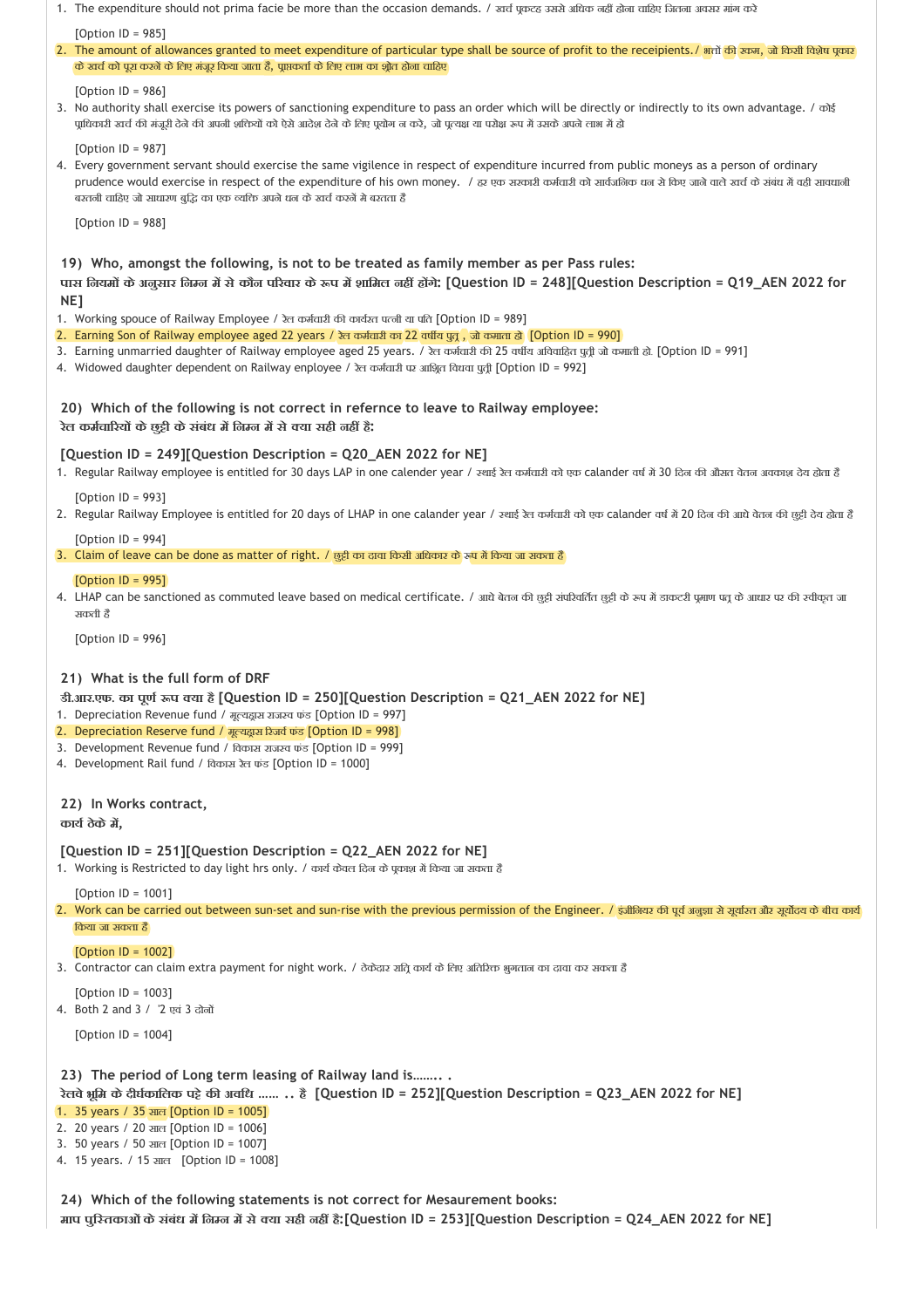- 1. The pages on Measurement book shall be machine numbered. माप पुरितका पर पेज संख्या मशीन से पड़ी होनी चाहिए [Option ID = 1009]
- 2. In case of any error requiring correction, the page of mesaurement book shall be removed. किसी गलती के आयश्यकता पर माप पुश्तिका के उस पेज को हटा देना चाहिए  $[Option ID = 1010]$
- 3. Each measurement book shall be provided with an Index.पूत्येक माप पुरितका में एक इंडेक्स होना चाहिए [Option ID = 1011]
- 4. Entries should be recorded continuously in the measurement book. माप पुरितका में इंदराज सतत रूप से रिकार्ड किए जाने चाढिए [Option ID = 1012]

**25) In works contract, Quantities operated in excess of 125% but upto 140% of the agreement quantity of the concerned item, shall be paid at** 

कार्य ठेके में,125% अधिकता में ऑपरेट की गई माताएं, परंतु संबंधित मद की मूल रूप से अनुबंधितमाता के 140% तक,........ दर पर भुगतान किया जाएगा **[Question ID = 254][Question Description = Q25\_AEN 2022 for NE]**

1. 99% of the rate awarded /  $x \overline{a}$  and 99% [Option ID = 1013]

- 2. 98%of the rate awarded / स्वीकृत दर का 98% [Option ID = 1014]
- 3. 96%of the rate awarded / वीकृतदर का 96% [Option ID = 1015]
- 4. 95%of the rate awarded / वीकृत दर का 95% [Option ID = 1016]

**26) If engineer ordered suspension of work for reasons other than under clause 36(1) and period of suspension exceeds 14 days, the contractorshall be entitled to.**

यदि इंजीनियर ने अनुच्छेद 36 (1) के अलावा अन्य कारणों से काम के निलंबन का आदेश दिया है और निलंबन की अवधि 14 दिनों से अधिक है, तो ठेकेदार हकदार **होगा ‐**

## **[Question ID = 255][Question Description = Q26\_AEN 2022 for NE]**

1. Extension of time only / केवल समय विस्तार करने के लिए

[Option ID = 1017]

2. Compensations as considered reasonable by Engineer in respect of salary or wages paid only / केवल वेतन या मजदूरी के संबंध में इंजीनियर द्वारा माना गया उचित मुआवजा (प्रतिकर)

[Option ID = 1018] 3. Both 1 and 2 / 1 एवं 2 दोन

### [Option ID = 1019]

 $4.$  None / कोई नहीं

[Option ID = 1020]

**27) From the date of opening of tender,The Tenderer(s) shall keep the offer open for a minimum period of िनिवदा खुलनेक तारीख से, िनिवदाकार ....... क यूनतम अविध केिलए ऑफर खुला रख गे[Question ID = 256][Question Description = Q27\_AEN 2022 for NE]**

1. 30 days / 30 िदन [Option ID = 1021]

- 2. 45 Days / 45 िदन [Option ID = 1022]
- 3. 90 days / 90 िदन [Option ID = 1023]
- 4. 120 Days / 120 िदन [Option ID = 1024]

**28) Which of the following works cannot be started on "Urgency Certificate"** जिम्न में से कौन स कार्य " तत्कालिता पूमाण पतू " पर शुरू नहीं किया जा सकता है:[Question ID = 257][Question Description = Q28\_AEN 2022 **for NE]**

- 1. Works considered urgently necessary to safeguard lifeऐसे कार्य जिल्हे जान की सुरक्षा के लिए तत्काल आवश्यक समझा जाए [Option ID = 1025]
- 2. Works to repair damage to the line caused by flood to restore through communicationऐसे कार्य जिल्हे बाढ़ के कारण लाइन को हुई क्षति की मरम्मत के लिए तत्काल आवश्यक समझा जाए, जिससे सीधी संचार सेवा को पुनः चालू किया जा सके [Option ID = 1026]
- 3. Works to repair damage to the line caused by unforeseen contingency to maintain through communicationऐसे कार्य जिल्हे अपूत्याशित आकस्मिकता के कारण लाइन को हुई क्षति की मरम्मत के लिए तत्काल आवश्यक समझा जाए, जिससे सीधी संचार सेवा को बनाए रखा जा सके [Option ID = 1027]

4. Works for repair to leaky roofs of staff quarters टाफ आवास के टपकती छतों के मरमत का कार्य [Option ID = 1028]

**29) The essentially intermittent staff are those who have आव यक प सेिवरामी कम चारी वो हैिजनक** 

## **[Question ID = 258][Question Description = Q29\_AEN 2022 for NE]**

1. Inactive period less than total 6 hours during duty hours. / कार्य की अवधि के बीच कुल 6 घंटे से कम का खाली ( अकार्यशील ) समय होता है

[Option ID = 1029]

2. Inactive period of 6 hours or more during duty hours. / कार्य की अवधि के बीच कुल 6 घंटे या इससे अधिक का खाली ( अकार्यशील ) समय होता है

[Option ID = 1030]

3. Inactive period of 3 hours or more during duty hours. / कार्य की अवधि के बीच कुल ३ घंटे या इससे अधिक का खाली ( अकार्यशील ) समय होता है

[Option ID = 1031]

4. None of these / उपरोक्त में से कोई नहीं

[Option ID = 1032]

**30) Who is competent to Sign a contract agreement in respect of tenders accepted by the competent authority स म अिधकारी ारा वीकृत िनिवदाय केिलए अनुबंध पर ह ता र करन केिलए कौन स म है:**

## **[Question ID = 259][Question Description = Q30\_AEN 2022 for NE]**

1. One stage below the tender accepting authority as per extant delegation of powers of open tenders / बर्तमान शक्तियों के अनुसार खुली निविदा में निविदा स्वीकार करनें वाले अधिकारी से एक स्तर नीचे के अधिकारी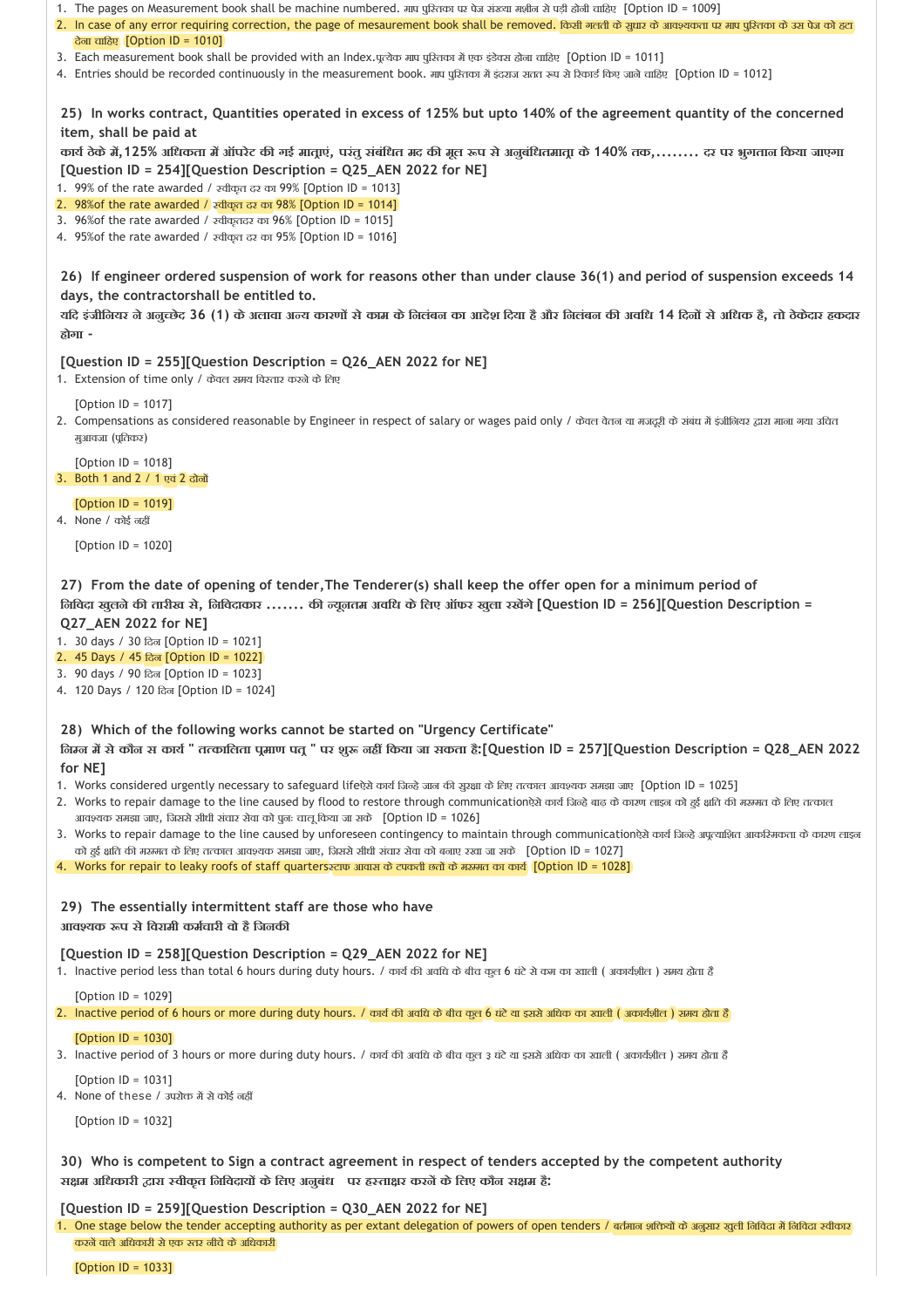```
31) 
In context of Bridge Inspection, NRS stands for ________
 32) 
The principle of working from Whole to part is used in surveying because
 33) 
Clearance between guard rail and running rail on BG bridges should be of _____ 
 34) 
Elcometer is used for measuring the ____
 35) 
Rail joints should be avoided on the approaches of bridges within ____ m of abutments. 
2. One stage below the tender accepting authority as per extant delegation of powers of limited tenders / बर्तमान शक्तियों के अनुसार सीमित निविदा में निविदा
   स्वीकार करनें वाले अधिकारी से एक स्तर नीचे के अधिकारी
   [Option II = 1034]3. One stage above the tender accepting authority as per extant delegation of powers of open tenders / बर्तमान शक्तियों के अनुसार खुली निविदा में निविदा खीकार
   करन वालेअिधकारी सेएक तर ऊपर केअिधकारी
   [Option ID = 1035]
4. None of these / उपरोक्त में से कोई नहीं
   [Option ID = 1036]
पुल िनरी ण केसंदभ म NRS का या अथ है
[Question ID = 260][Question Description = Q31_AEN 2022 for NE]
1. National rating system / नेशनल रेटिंग सिस्टम
   [Option ID = 1037]
2. Numerical rating system / न्यूमेरिकल रेटिंग सिस्टम
   [Option ID = 1038]
3. Numerical rating standard / न्यूमेरिकल रेटिंग स्टैण्डर्ड
   [Option ID = 1039]
4. None of these / इनमें से कोई नहीं
   [Option ID = 1040]
पूण सेभाग म काम करनेकेिस ांत का उपयोग सव ण म िकया जाता है य िक
[Question ID = 261][Question Description = Q32_AEN 2022 for NE]
1. Plotting becomes easy / अंकन (Plotting) आसान हो जाती है
   [Option ID = 1041]
2. Survey work can be completed quickly / सर्वे का काम जल्दी पूरा हो सकता है
   [Option ID = 1042]
3. Accumulation of errors is prevented \sqrt{q}दियों का संचय रोका जाता है
   [<b>Option</b> <math>1D = 10431</math>4. All of these/ उपर्युक्त सभी
   [Option ID = 1044]
बड़ी लाईन केपुल पर गाड रेल और रिनंग रेल केबीच मु अंतर ............ चािहए [Question ID = 262][Question Description = Q33_AEN
2022 for NE]
1. 150 mm / 150 िममी [Option ID = 1045]
2. 200 mm / 2 00िममी [Option ID = 1046]
3. 225 mm / 225 िममी [Option ID = 1047]
4. 250 mm / 250िममी [Option ID = 1048]
ए कोमीटर का उपयोग ____ को मापनेकेिलए िकया जाता है
[Question ID = 263][Question Description = Q34_AEN 2022 for NE]
1. Cross level / अनुपूरथ तलमापन
   [Option ID = 1049]
2. Gauge / गेज
   [Option ID = 1050]
3. Thickness of paint / पेंट की मोटाई
   [Option ID = 1051]
4. None of these / इनमें से कोई नहीं
   [Option ID = 1052]
पुल क पह ंच पर अं याधार से____ क दूरी केभीतर रेल केजोड़ सेबचना चािहए [Question ID = 264][Question Description = Q35_AEN 2022
for NE]
1. 2 m / 2 मी [Option ID = 1053]
2. 3 m / 3मी [Option ID = 1054]
3. 5 m / 5 मी [Option ID = 1055]
4. 6.1 m / 6.1 मी [Option ID = 1056]
```
**36) The bending moment diagram for a cantilever subjected to bending movent at the free end is ब ैकट ( cantilever) केमु िसरेपेब िडंग मोम ट लगाया गया है | इसकेिलयेब िडंग मोम ट आरेख कैसा होगा [Question ID = 265][Question Description = Q36\_AEN 2022 for NE]**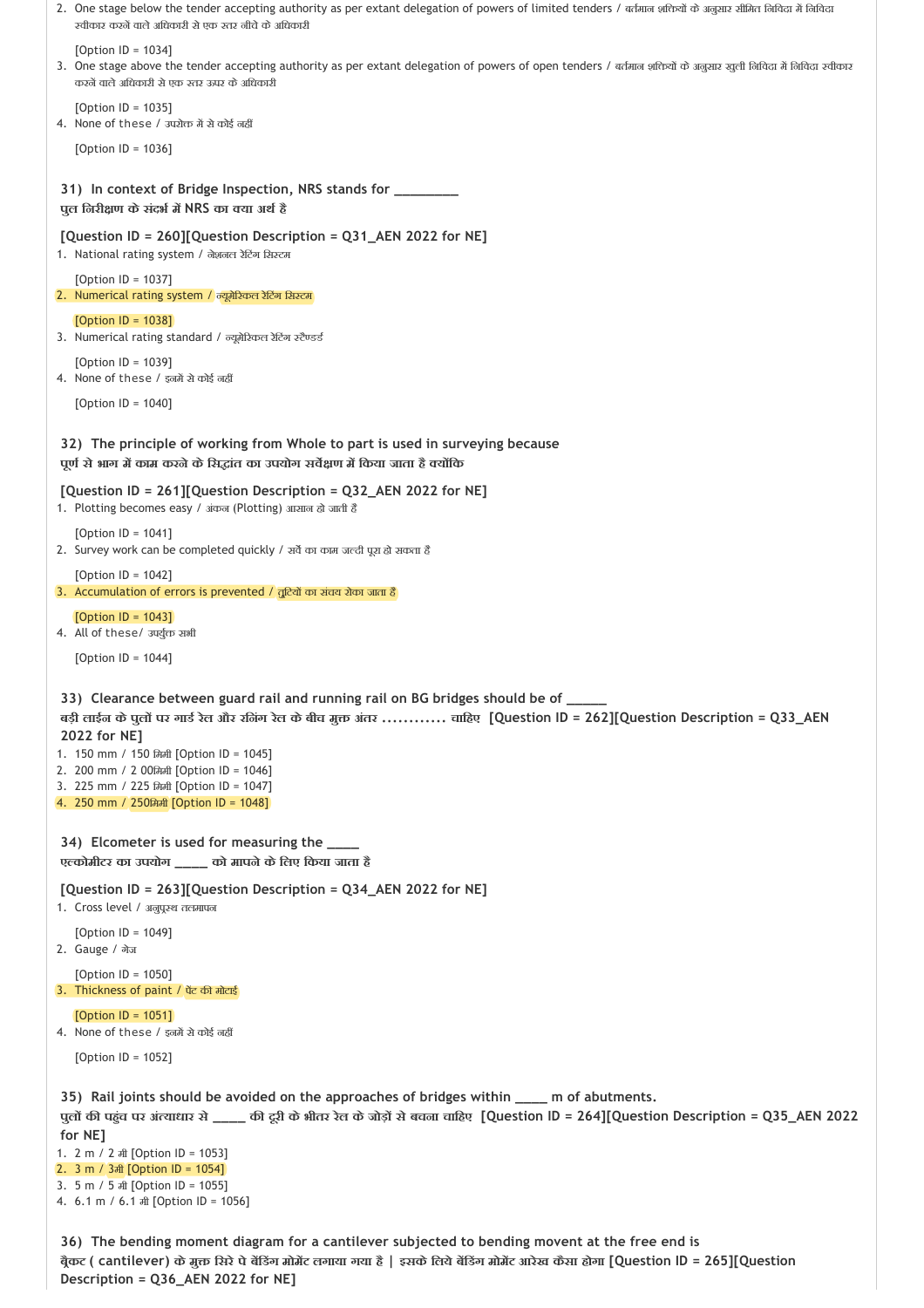**37) Closed contours, with higher value inwards, represent a‐ 38) Coning of wheel is done with a taper of about 39) Free Board is the level difference between Formation Level and ……………. 40) Average thickness of Metallising shall not be less than ....... . 41) URN of a major bridge 20364244 means bed block needs \_\_\_\_\_\_\_\_\_\_. 42) In epoxy grouting about …….. Deep 'V' groove is made all along the cracks. 43) In jacketting dowel bars should be taken to a depth not less than ......... inside the masonry.**  1. Traingle / त्रिकोणिय [Option ID = 1057] 2. Rectangle / आयताकार [Option ID = 1058] 3. Parabola / परवलीय (parabolic ) [Option ID = 1059] 4. Elliptical / अण्डाकार (elleptical ) [Option ID = 1060] **बंद समो च, ( Closed Contours) उ च मू य केसमो च भीतर क ओर, िन न प ितिनिध व करतेह ‐ [Question ID = 266][Question Description = Q37\_AEN 2022 for NE]** 1. Depression / डिप्रे्शन (Depression)  $[Option ID = 1061]$ 2. Hillock / पहाड़ी (Hillock) [Option ID = 1062] 3. Plain surface / सादा सतह [Option ID = 1063] 4. None of these / इनमे से कोई भी नहीं [Option ID = 1064] **पिहया का कोिनगं पर लगभग एक ………… टेपर केसाथ िकया जाता है[Question ID = 267][Question Description = Q38\_AEN 2022 for NE]** 1. 1 in 20 / 20  $\frac{3}{21}$  1 [Option ID = 1065] 2. 1 in 30 / 30  $\frac{3}{21}$  1 [Option ID = 1066] 3. 1 in 35 / 35 में 1 [Option ID = 1067] 4. 1 in 45 / 45  $\frac{3}{2}$  1 [Option ID = 1068] **फॉम शन तर और ………… केबीच के तर का अंतर मु ा तर (फ ी बोड ) है[Question ID = 268][Question Description = Q39\_AEN 2022 for NE]** 1. Rail Level / रेल तर [Option ID = 1069] 2. HFL / एचएफएल [Option ID = 1070] 3. Bed Level / बेड तर [Option ID = 1071] 4. Danger Level / खतरेका तर [Option ID = 1072] **धातुक परत चढ़ानेक औसत मोटाई ....... सेकम नह होगी [Question ID = 269][Question Description = Q40\_AEN 2022 for NE]** 1. 115 microns / 115 माइकोन  $[Option II = 1073]$ 2. 110 microns / 110 माइक्रो़न [Option ID = 1074] 3. 150 microns / 150 माइक्रो़न  $[Option II = 1075]$ 4. None of these / उपरोक्त में से कोई नहीं [Option ID = 1076] **एक प मुख पुल 20364244 केयूआरएन का अथ आधार खंडक ( बेड लॉक ) को .......... आव यकता है[Question ID = 270][Question Description = Q41\_AEN 2022 for NE]** 1. Immediate repairs / तत्काल मरम्मत [Option ID = 1077] 2. Special repairs / विशेष मरम्मत [Option ID = 1078] 3. Planned repairs / नियोजित मरम्मत [Option ID = 1079] 4. Routine maintenance / िनयिमत रखरखाव [Option ID = 1080] इपॉक्सी गूाउटिंग में लगभग ........... गहरी 'V' गूव पूरी दरार के हर ओर बनाया जाता है [Question ID = 271][Question Description = Q42\_AEN **2022 for NE]** 1. 25 mm / 25 िममी [Option ID = 1081] 2. 15 mm / 15 िममी [Option ID = 1082] 3. 10 mm / 10 िम.मी. [Option ID = 1083] 4. 8 mm / 8 िममी [Option ID = 1084] **जैकेिटंग म डॉवल छड़ क िचनाई केअंदर क गहराई ......... सेकम नह होनी चािहए [Question ID = 272][Question Description = Q43\_AEN 2022 for NE]** 1. 150 mm / 150 मिमी [Option ID = 1085] 2. 300 mm / 300 िम.मी. [Option ID = 1086] 3. 200 mm / 200 िम.मी. [Option ID = 1087]

4. 250 mm / 250 िममी [Option ID = 1088]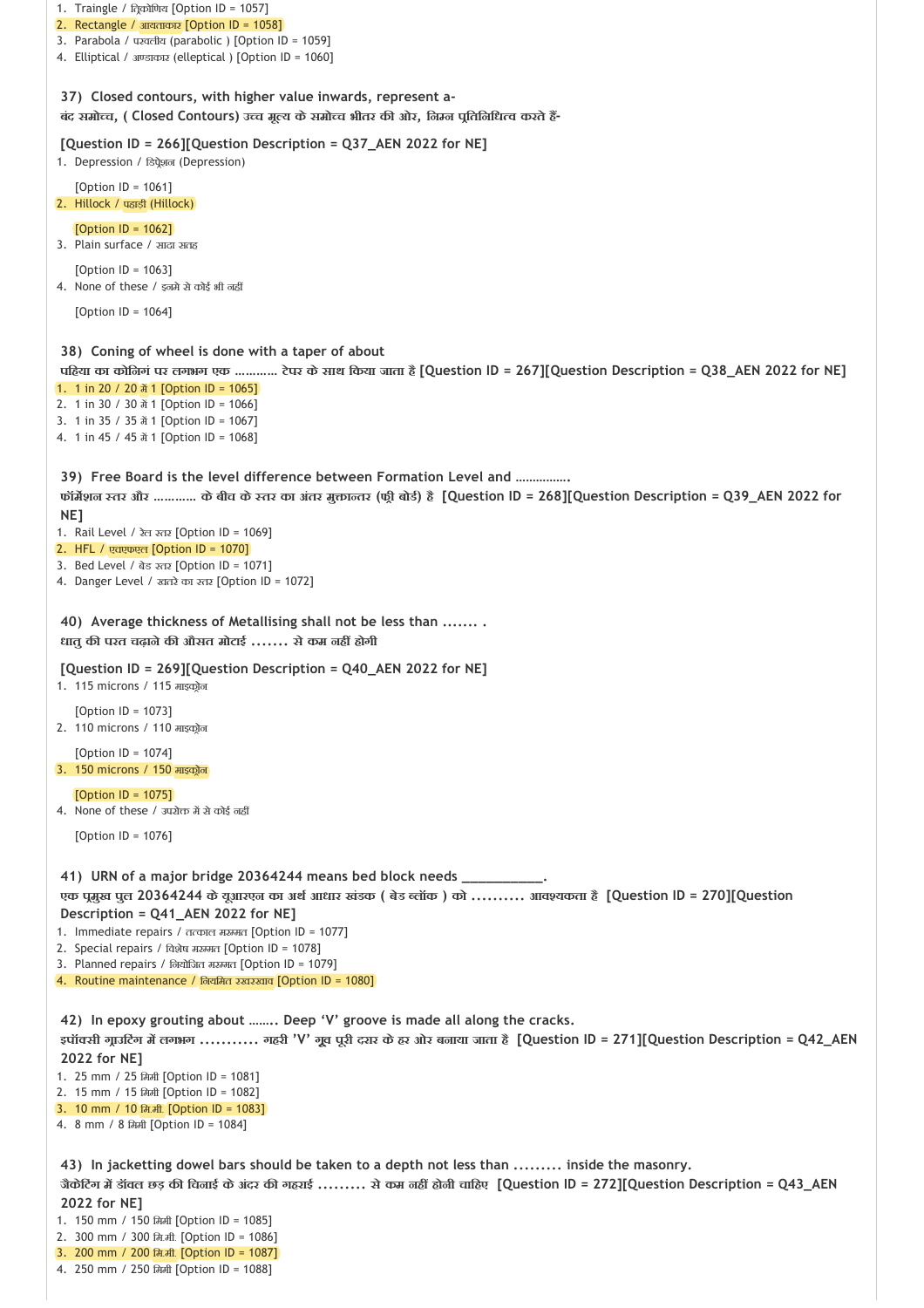| 44) If the R.L. of a B.M. is 100.00 m, the back- sight is 1.215 m and the foresight is 1.870 m, the, R.L. of the forward                                                                                                                                                                                 |
|----------------------------------------------------------------------------------------------------------------------------------------------------------------------------------------------------------------------------------------------------------------------------------------------------------|
| station is -                                                                                                                                                                                                                                                                                             |
| यदि बीएम का आरएल 100.00 मी है, बैकसाइट 1.215 मी है और फॉरसाइट 1.870 मी है, आगे के स्टेशन का आरएल है - [Question ID = 273]                                                                                                                                                                                |
| [Question Description = Q44_AEN 2022 for NE]<br>1. 99.345 m / 99.345 at [Option ID = 1089]                                                                                                                                                                                                               |
| 2. 100.345 m / 100.345 和 [Option ID = 1090]                                                                                                                                                                                                                                                              |
| 3. 100.655m / 100.655 # [Option ID = 1091]                                                                                                                                                                                                                                                               |
| 4. 101.870m / 101.870 $\hat{\pi}$ [Option ID = 1092]                                                                                                                                                                                                                                                     |
| 45) The shape of the vertical curve generally provided in Railways is -<br>आम तौर पर रेलवे में पूदान किए जाने वाले ऊर्ध्वाधर वकू का आकार है -                                                                                                                                                            |
| [Question ID = 274][Question Description = Q45_AEN 2022 for NE]                                                                                                                                                                                                                                          |
| 1. Circular / गोलाकार (Circular)                                                                                                                                                                                                                                                                         |
| [Option $ID = 1093$ ]<br>2. Parabolic / परवलयाकार (Parabolic)                                                                                                                                                                                                                                            |
| [Option ID = $1094$ ]<br>3. Spiral / स्पायस्ल (Spiral)                                                                                                                                                                                                                                                   |
| [Option ID = $1095$ ]<br>4. Elliptical / दीर्घ वृत्ताकार (Elliptical)                                                                                                                                                                                                                                    |
| [Option ID = $1096$ ]                                                                                                                                                                                                                                                                                    |
|                                                                                                                                                                                                                                                                                                          |
| 46) If upgrade of 1.5% is followed by a downgrade of 0.5% and rate of change of grade is 0.2% per 20M chain then the<br>length of vertical curve is -                                                                                                                                                    |
| यदि 1.5% के उन्नयन के बाद 0.5% की गिरावट और गूेड परिवर्तन की दर 0.2% पूति 20 मीटर चैन है तो ऊर्ध्वांधर वकू की लंबाई है - [Question ID = 275]                                                                                                                                                             |
| [Question Description = Q46_AEN 2022 for NE]                                                                                                                                                                                                                                                             |
| 1. 100m / 100 ਗੀਟਣ [Option ID = 1097]<br>2. 200m / 200 मीटर [Option ID = 1098]                                                                                                                                                                                                                           |
| 3. 300m / 300 मीटर [Option ID = 1099]                                                                                                                                                                                                                                                                    |
| 4. 400m / 400 मीटर [Option ID = 1100]                                                                                                                                                                                                                                                                    |
| 47) A soil sample has a porosity of 40%. The specific gravity of solids is 2.70. The dry density would be<br>मृदा के एक नमूने की सरंधूता 40% है और ठोस पदार्थों का आपेक्षिक गुरुत्व (स्पेसिफिक गूेविटी) 2.7 है शुष्क घनत्व होगा [Question ID = 276]                                                      |
| [Question Description = Q47_AEN 2022 for NE]                                                                                                                                                                                                                                                             |
| 1. $0.667 / 0.667$ [Option ID = 1101]                                                                                                                                                                                                                                                                    |
| 2. 1.24 / 1.24 [Option ID = 1102]<br>3. 1.37 / 1.37 [Option ID = 1103]                                                                                                                                                                                                                                   |
| 4. 1.62 / 1.62 [Option ID = 1104]                                                                                                                                                                                                                                                                        |
|                                                                                                                                                                                                                                                                                                          |
| 48) A compacted sample of soil with a bulk density of 2gm/cu.cm has a water content of 15%. The degree of saturation                                                                                                                                                                                     |
| $(G=2.65)$ would be                                                                                                                                                                                                                                                                                      |
| मृदा के एक कोम्पेक्टेड नमूने जिसकी बल्क डेन्सिटी 2 गूमि / घन सेमी है पानी की मातूा 15% है . सतृप्ति अंश (डिगूी ऑफ सेचुरेशन) होगा ( G = 2.65)                                                                                                                                                             |
| [Question ID = 277][Question Description = Q48_AEN 2022 for NE]<br>1. 50% / 50% [Option ID = 1105]                                                                                                                                                                                                       |
| 2. 62% / 62% [Option ID = 1106]                                                                                                                                                                                                                                                                          |
| 3. 67% / 67% [Option ID = 1107]                                                                                                                                                                                                                                                                          |
| 4. 76% / 76% [Option ID = 1108]                                                                                                                                                                                                                                                                          |
|                                                                                                                                                                                                                                                                                                          |
| 49) As per IRPWM 2020, Group D special route means -                                                                                                                                                                                                                                                     |
| आईआरपीडब्ल्यूएम 2020 के अनुसार, श्रेणी 'डी' विशेष मार्ग से तात्पर्य है - [Question ID = 278][Question Description = Q49_AEN 2022 for NE]<br>1. Speeds up to 110 kmph and the annual traffic density is 20 GMT or less / 110 कि.मी.पू.घं. तक की गति और वार्षिक यातायात घनत्व 20 जीएमटी या कम [Option ID = |
| 1109]                                                                                                                                                                                                                                                                                                    |
| 2. Speeds up to 110 kmph and the annual traffic density is 20 GMT or more / 110 कि.सी.पू.घं. तक की गति और वार्षिक यातायात घनत्व 20 जीएमटी या अधिक [Option ID                                                                                                                                             |
| $= 1110$<br>3. Speeds up to 100 kmph and the annual traffic density is 20 GMT or less / 100 कि.मी.पू.घं. तक की गति और वार्षिक यातायात घनत्व 20 जीएमटी या कम [Option ID =                                                                                                                                 |
| 1111]                                                                                                                                                                                                                                                                                                    |
| 4. Speeds up to 100 kmph and the annual traffic density is 20 GMT or more / 100 कि.मी.पू.घं. तक की गति और वार्षिक यातायात घनत्व 20 जीएमटी या अधिक [Option ID<br>$= 1112$                                                                                                                                 |
|                                                                                                                                                                                                                                                                                                          |
| 50) The check rail helps in reducing lateral rail wear on sharp curves by laying along the which Rail.<br>किस रेल के साथ बिछाने पर, चेक रेल वकू पर पार्शुव रेल घिसाव को कम करने में सहायता करता है                                                                                                       |
| [Question ID = 279][Question Description = Q50_AEN 2022 for NE]<br>1. Inner rail / इनर रेल                                                                                                                                                                                                               |
| [Option $ID = 1113$ ]<br>2. Outer rail / बाहरी रेल                                                                                                                                                                                                                                                       |
| [Option ID = 1114]                                                                                                                                                                                                                                                                                       |
| 3. Middle rail / मध्य की रेल                                                                                                                                                                                                                                                                             |
| [Option $ID = 1115$ ]                                                                                                                                                                                                                                                                                    |

4. None of these / उपरोक्त में से कोई नहीं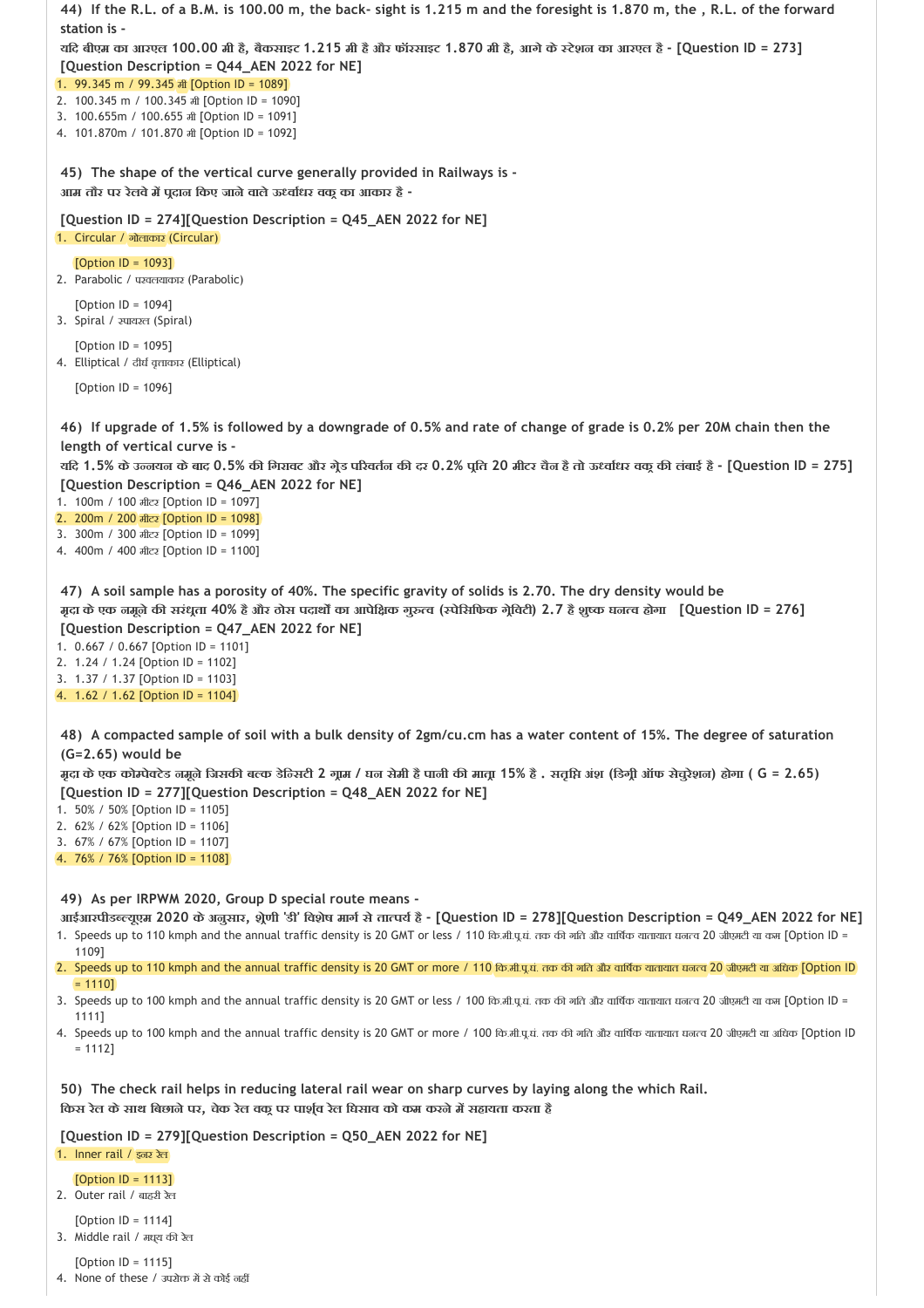| [Option $ID = 1116$ ]                                                                                                                                                                                                                                                                                                                                                                                                                                                                                                                                                                                                                                                                                                                                                                                     |
|-----------------------------------------------------------------------------------------------------------------------------------------------------------------------------------------------------------------------------------------------------------------------------------------------------------------------------------------------------------------------------------------------------------------------------------------------------------------------------------------------------------------------------------------------------------------------------------------------------------------------------------------------------------------------------------------------------------------------------------------------------------------------------------------------------------|
| 51) As per IRPWM 2020, Colour band of GFN liners for 60 kg rail on 60 kg PSC sleeper is -------.<br>आईआरपीडब्ल्यूएम 2020 के अनुसार, 60 किगू। पीएससी स्लीपर पर 60 किगू। रेल के लिए जीएफएन लाइनरों का कलर बैण्ड  है [Question ID = 280]<br>[Question Description = Q51_AEN 2022 for NE]<br>1. Green / $\sqrt{2}$ [Option ID = 1117]<br>2. Yellow / पीला [Option ID = 1118]<br>3. Red / लाल [Option ID = 1119]                                                                                                                                                                                                                                                                                                                                                                                               |
| 4. White / ਸ਼ਾफੇਰ [Option ID = 1120]<br>52) What is the ballast requirement for LWR straight track for BG track having concrete sleeper with 300 mm ballast                                                                                                                                                                                                                                                                                                                                                                                                                                                                                                                                                                                                                                               |
| cushion?<br>300 मिमी गिट्टी कुशन के साथ कंकीट सुलीपर ब्रॉड ग्रेज के लिए सीधी एलडबूलूयुआर हेतु गिट्टी की आवशुयकता कुया है ? [Question ID = 281][Question<br>Description = Q52_AEN 2022 for NE]<br>1. 2.000 cum per Meter / 2.000 cum per Meter [Option ID = 1121]<br>2. 2.135 cum per Meter / 2.135 cum per Meter [Option ID = 1122]<br>3. 2.304 cum per Meter / 2.304 cum per Meter [Option ID = 1123]<br>4. 2.704 cum per Meter / 2.704 cum per Meter [Option ID = 1124]                                                                                                                                                                                                                                                                                                                                 |
| 53) Which of the statement with regard to ballast function is incorrect?<br>गिट्टी के कार्य संबंधित कौन सा कथन गलत है ? [Question ID = 282][Question Description = Q53_AEN 2022 for NE]<br>1. To transfer and distribute the load from sleepers to a larger area of formation / फर्मेशन के बड़े क्षेत्र में स्लीपरों से लोड को स्थानांतरित करने और वितरित करने के लेख<br>[Option $ID = 1125$ ]<br>2. To provide non elastic bed to track / ट्रैक को नॉन इलास्टिक बेड पढ़ान करने के लिए [Option ID = 1126]<br>3. To provide necessary resistance to track for longitudinal and lateral stability / अनुदैर्घ्य और पार्थ श्थिरता के लिए ट्रैक को आवश्यक प्रतिशेध पूदान करना [Option ID =<br>1127]<br>4. To provide effective drainage to track / ट्रैक के लिए पूआवी जल निकासी पूढ़ान करना [Option ID = 1128] |
| 54) As per IRPWM 2020, The minimum formation width to be ensured for new works/alteration to existing works in<br>embankment and in cutting (excluding side drains) for double line straight track is -------.<br>आईआरपीडब्ल्यूएम 2020 के अनुसार, दोहरी लाईन सीधे रेलपथ के लिए नए कार्यों/वर्तमान कार्यों में परिवर्तन के लिए तटबंध में और कटाव (साइड ड्रेन को<br>छोड़कर) न्यूनतम फार्मेशन सुनिश्चित की जाती है [Question ID = 283][Question Description = Q54_AEN 2022 for NE]<br>1. 13160 mm / 13160 闲和 [Option ID = 1129]<br>2. 7850 mm / 7850 闭和 [Option ID = 1130]<br>3. 13610 mm / 13610 闭闭 [Option ID = 1131]<br>4. 16310 mm / 16310 क्रिसी [Option ID = 1132]                                                                                                                                     |
| 55) How much cant is provided in points and crossings sleepers?<br>पॉइंट एवं क्रॉसिंग स्लीपरों में कितना केंट की व्यवस्था की जाती है [Question ID = 284][Question Description = Q55_AEN 2022 for NE]<br>1. 1 in 20 / 20 $\frac{3}{4}$ 1 [Option ID = 1133]<br>2. Zero / शूल्ख [Option ID = 1134]<br>3. 1 in 30 / 30 $\frac{3}{4}$ 1 [Option ID = 1135]<br>4. 1 in 25 / 25 $\frac{3}{2}$ 1 [Option ID = 1136]                                                                                                                                                                                                                                                                                                                                                                                              |
| 56) In case of in situ execution of AT Welding train can be allowed only after   Elapsed after pouring of portion<br>in mould.                                                                                                                                                                                                                                                                                                                                                                                                                                                                                                                                                                                                                                                                            |
| यथास्थान (साइट पर) ए टी वैल्डिंग के मामले में ट्रेनों का आवगमन पोरशन को मोल्ड में डालने के ………… बाद ही शुरू हो सकता है [Question ID = 285]<br>[Question Description = Q56_AEN 2022 for NE]<br>1. 70 minutes / 70 मिलट [Option ID = 1137]<br>2. 5 minutes / 5 मिलट [Option ID = 1138]<br>3. 20 minutes / 20 मिलट [Option ID = 1139]<br>4. 30 minutes / 30 मिलट [Option ID = 1140]                                                                                                                                                                                                                                                                                                                                                                                                                          |
| 57) A tongue rail may be classified as worn/ damaged when.<br>एक टंग रेल को धिसा हुआ / क्षतिगूस्त वर्गीकृत किया जा सकता है                                                                                                                                                                                                                                                                                                                                                                                                                                                                                                                                                                                                                                                                                |
| [Question ID = 286][Question Description = Q57_AEN 2022 for NE]<br>1. It is chipped/cracked over small lengths aggregating to 100 mm within a distance of 2000 mm from its toe<br>टो से 2000 मिमी की दूरी के छोटी छोटी लंबाई में भीतर कुल 100 मिमी तक की छिल / टूट गया है                                                                                                                                                                                                                                                                                                                                                                                                                                                                                                                                 |
| [Option ID = 1141]<br>2. It is chipped/cracked over small lengths aggregating to 20 mm within a distance of 100 mm from its toe<br>टो से 100 मिमी की दूरी के भीतर 20 मिमी तक छोटी लंबाई पर छिल / टूट गया है                                                                                                                                                                                                                                                                                                                                                                                                                                                                                                                                                                                               |
| [Option ID = $1142$ ]<br>3. It is chipped/cracked over small lengths of 10x10 mm or more aggregating to 200 mm within a distance of 1000 mm from its toe<br>1000 मिमी की दूरी के भीतर 10 गुणा 10 मिमी या उससे अधिक की छोटी छोटी तंबाई पर विप्ड / दूटी ढुई है जो की कुत 200 मिमी या उससे अधिक हैं                                                                                                                                                                                                                                                                                                                                                                                                                                                                                                          |
| [Option $ID = 1143$ ]<br>4. None of these<br>उपरोक्त में से कोई नहीं                                                                                                                                                                                                                                                                                                                                                                                                                                                                                                                                                                                                                                                                                                                                      |
| [Option $ID = 1144$ ]                                                                                                                                                                                                                                                                                                                                                                                                                                                                                                                                                                                                                                                                                                                                                                                     |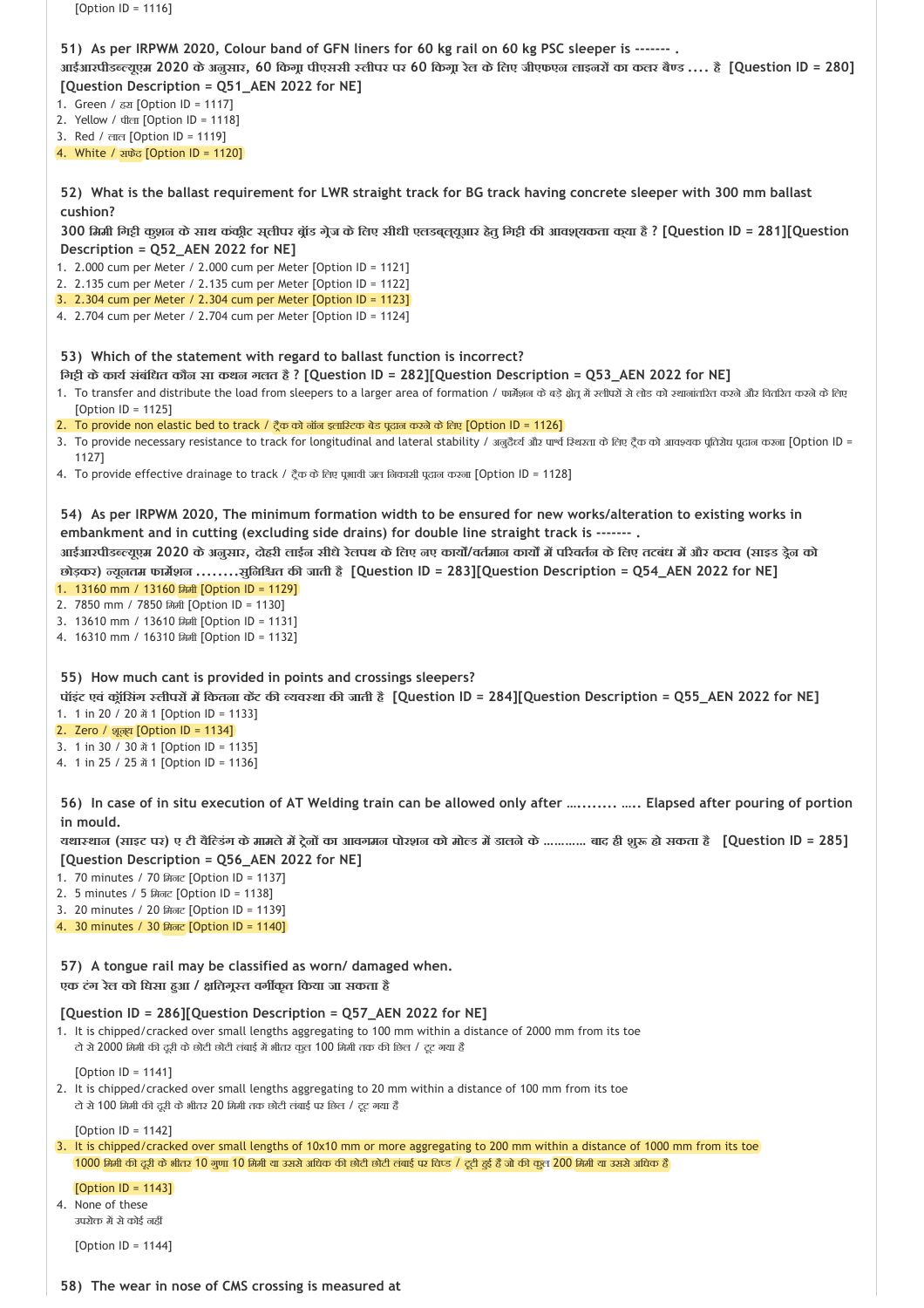**59) The difference between actual cant provided on track and the cant calculated corresponding to minimum speed in the 60) At what interval, Return of Vacant Buildings shall be sent by SSE/WORKS to DEN/Sr.DEN 61) As per IRWM, What is the prescribed spacing in between Rainwater outlet pipes? 62) What is the minimum height of Plinth as per IRWM? 63) What is the frequency of inspection of Buildings by SSE(Works)? 64) In a B.G. railway track, the specified ruling gradient is 1 in 250. The horizontal curve of 3° will have the permissible 65) Consider the following surveys. सीएमएस क ॉिसंग क नाक म िघसाव (वेयर) ……… पर मापा जाता है[Question ID = 287][Question Description = Q58\_AEN 2022 for NE]** 1. at ANC / एएनसी पर [Option ID = 1145] 2. 50 mm behind ANC / एएनसी केपीछे 50 िममी [Option ID = 1146] 3. 100 mm behind ANC / एएनसी केपीछे 100 िममी [Option ID = 1147] 4. 150 mm behind ANC / एएनसी से 150 िममी पीछे[Option ID = 1148] **section is called:**  ट्रैक पर पुदान की गई वास्तविक केंट और खंड में न्यूनतम गति के अनुसार गणना की गई कैंट के बीच के अंतर को कहा जाता है; [Question ID = 288] **[Question Description = Q59\_AEN 2022 for NE]** 1. Cant excess / कैंट की अधिकता *[Option ID = 1149]* 2. Extra cant / अतिरिक्त कैंट [Option ID = 1150] 3. Cant deficiency / कैंट की कमी [Option ID = 1151] 4. Equilibrium cant / संतुलन केंट [Option ID = 1152] किस अंतरात पर, एसएसई/कार्य द्वारा मंडल इंजीलियर/ वरिष्ठ मंडल इंजीलियर को रिक्त भवनों की वापसी भेजी जाएगी [Question ID = 289][Question **Description = Q60\_AEN 2022 for NE]** 1. Once in a Quarter. / एक तिमाही में एक बार [Option ID = 1153] 2. End of every Month. / हर महीने का अंत में [Option ID = 1154] 3. On demand by DEN/Sr.DEN / मंडल इंजीनियर / वरिष्ठ मंडल इंजीनियर द्वारा मांग पर [Option ID = 1155] 4. Once in 6 months / 6 महीने में एक बार [Option ID = 1156] **भारतीय रेल काय िनयमावली केअनुसार, वषा केपानी केिनकासी हेतुपाइपो केबीच िनधा रत दूरी है ? [Question ID = 290][Question Description = Q61\_AEN 2022 for NE]** 1. 3 m / 3 मी [Option ID = 1157] 2. 4 m / 4 मी [Option ID = 1158] 3. 5 m / 5 मी [Option ID = 1159] 4. 6 m / 6 मी [Option ID = 1160] **भारतीय रेल काय िनयमावली केअनुसार ि लंथ क यूनतम ऊंचाई िकतनी है? [Question ID = 291][Question Description = Q62\_AEN 2022 for NE]** 1. 450 mm / 450 मिमी **[Option ID = 1161]** 2. 600 mm / 600 िम.मी. [Option ID = 1162] 3. 500 mm / 500 िम.मी. [Option ID = 1163] 4. 300 mm / 300 िममी [Option ID = 1164] **व र खंड अिभयंता (काय ) ारा भवन केिनरी ण क आवृि या है ? [Question ID = 292][Question Description = Q63\_AEN 2022 for NE]** 1. Once a year / साल में एक बार [Option ID = 1165] 2. Once in 6 months / 6 महीनेम एक बार [Option ID = 1166] 3. Once in 2 years / 2 वर्ष में एक बार [Option ID = 1167] 4. Buildings are to be inspected on need basis only / भवनों का निरीक्षण केवल आवश्यकता के आधार पर किया जाना है [Option ID = 1168] **gradient of**  बीजी रेलवे ट्रैक में, निर्दिष्ट रूलिंग गेड 250 में 1 है 3° के क्षैतिज वक् में अनुमेय ढाल होगा [Question ID = 293][Question Description = Q64\_AEN **2022 for NE]** 1. 1 in 257 / 257 #1 [Option ID = 1169] 2. 1 in 357 / 357 # 1 [Option ID = 1170] 3. 1 in 457 / 457  $\frac{3}{21}$  1 [Option ID = 1171] 4. 1 in 512 / 512 में 1 [Option ID = 1172] **(1) Reconaissance survey (2) Preliminary survey (3) Traffic survey (4) Final location survey . The correct sequence in which these surveys are conducted before the alignment of track is finalized is िन निलिखत सव ण पर िवचार कर (1) टोही सव ण (2) प ारंिभक सव ण (3) यातायात सव ण (4) अंितम थान सव ण सही क म िजसम येसव ण ट ैक केसंरेखण को अंितम प देनेसेपहलेआयोिजत िकए जातेह [Question ID = 294][Question Description = Q65\_AEN 2022 for NE]** 1. 1,3,2,4 [Option ID = 1173] 2. 1,3,4,2 [Option ID = 1174]

3. 3,1,4,2 [Option ID = 1175] 4. 3,1,2,4 [Option ID = 1176]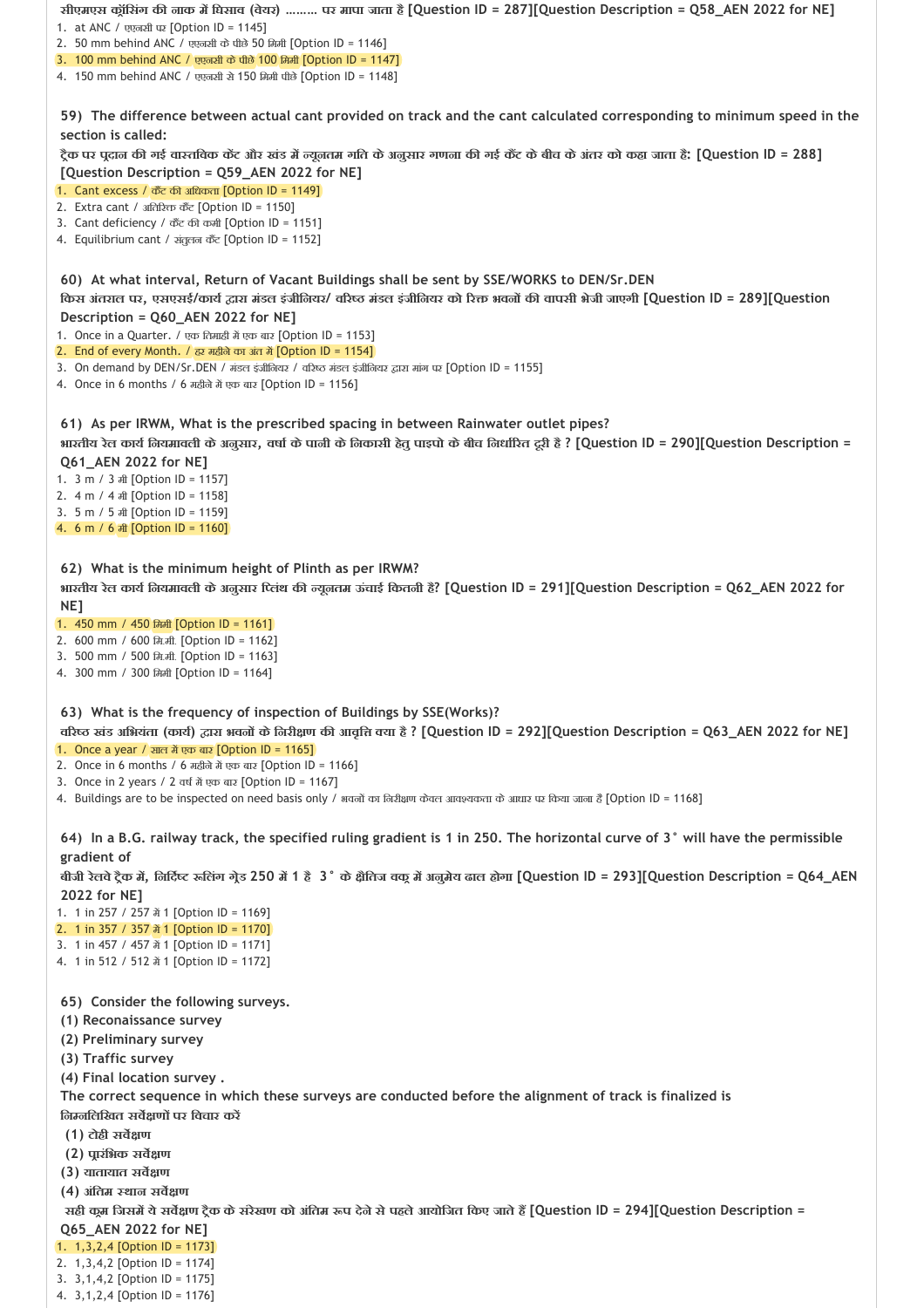**66) A minimum retention of how many days is required for anaerobic digestion 67) If Q = peak rate of run off (m3/sec), I= Intensity of Rainfall in mm/hr, C= Run off co‐efficient, A=Area of catchment 68) As per IRWM, septic tanks should be cleaned at an interval not exceeding 69) In PSC Sleeper track 600 mm Sleeper Spacing centre to centre will have sleeper density of 70) Work for which complete Block Protection is not required. 71) In LWR track on BG‐ 72) What is speed restriction in KMPH on deep screening site done by BCM and tamped by machine followed with DGS? 73) Catch siding is intended to protect 74) When flange contact and tread contact of wheel lies in one line, then it is known as एनारोिबक पाचन केिलए िकतनेिदन क यूनतम धारण (retention)अविध है[Question ID = 295][Question Description = Q66\_AEN 2022 for NE]** 1. 5 days / 5 िदन [Option ID = 1177] 2. 10 days / 10 िदन [Option ID = 1178] 3. 20 days / 20 िदन [Option ID = 1179] 4. 30 days / 30 िदन [Option ID = 1180] **(hecters):**  यदि Q= रन ऑफ का अधिकतम दर (मी3/सेकंड) ,। = बारिश की तीवृता मिमी/घंटा , C= रन ऑफ गूणांक , A=कैचमेंट का क्षेत् (हेक्टरमें); तो [Question ID = **296][Question Description = Q67\_AEN 2022 for NE]** 1. Q = (1/36) CIA [Option ID = 1181] 2. Q = (1/360) CIA [Option ID = 1182] 3. Q = (1/3600) CIA [Option ID = 1183] 4. Q = CIA [Option ID = 1184] भारतीय रेल कार्य नियमावली के अनुसार, सेप्टिक टैंकों कि सफाई कम से कम ..... में एक बार करनी चाहिये [Question ID = 297][Question **Description = Q68\_AEN 2022 for NE]** 1. 6 months / 6 महीले [Option ID = 1185] 2. 12 months / 12 महीने[Option ID = 1186] 3. 3 months / 3 महीने [Option ID = 1187] 4. 3 years. / 3 वष [Option ID = 1188] **पीएससी लीपर ट ैक म 600 िममी स टर टूस टर लीपर पेिसंग होगी का घन व होगा : [Question ID = 298][Question Description = Q69\_AEN 2022 for NE]** 1. 1500 sleepers per KM / 1500 रलीपर पूति कि.मी. [Option ID = 1189] 2. 1540 Sleepers per KM / 1540 रलीपर पूति कि.मी. [Option ID = 1190] 3. 1600 Sleepers per KM / 1600 रुतीपर पूर्ति कि.मी. [Option ID = 1191] 4. 1660 Sleepers per KM / 1660 रतीपर पूर्ति कि.मी. [Option ID = 1192] **काय िजसम पूण लॉक सुर ा क आव यकता नह है[Question ID = 299][Question Description = Q70\_AEN 2022 for NE]** 1. Working of Dip Lorries, / डिपलॉरी कार्य, [Option ID = 1193] 2. De-Stressing of LWR, / एलडब्ल्यूआर डी-स्ट्रेसिंग, [Option ID = 1194] 3. Working of Push Trolley in Tunnel, / सूरंग में पूरा ट्रॉली कार्य, [Option ID = 1195] 4. Through Packing / थ ूपैिकंग [Option ID = 1196] **बीजी पर एलड यूआर ट ैक म ‐ [Question ID = 300][Question Description = Q71\_AEN 2022 for NE]** 1. Level crossing should be separated by providing SEJs, / एसईजे पूढान करके लेवल कूॅसिंग को अलग किया जाना चाहिए, [Option ID = 1197] 2. Level crossing should be laid with rail free fastenings. / लेवल कॉंप्शिंग पर रेल फी फारिजंग बिछाई जानी चाहिए [Option ID = 1198] 3. Level crossing should not fall within the breathing length of LWR. / लेवल क्रूंसिंग को एलडब्ल्यूआर की ब्रीथिंग लेंग्थ के शीतर नहीं गिरना चाहिए [Option ID = 1199] 4. Level crossing cannot be provided in LWR / लेवल क्रूंसिंग एलडब्ल्यूआर में पूदान नहीं किया जा सकता है [Option ID = 1200] बीसीएम मशील द्वारा की गई गहरी छनाई के बाद मशील द्वारा पैकिंग एवं डीजीएस चलने के बाद साइट पर किमी पति घंटे में गति पतिबंध क्या है 【Question ID **= 301][Question Description = Q72\_AEN 2022 for NE]** 1. 20 [Option ID = 1201] 2. 30 [Option ID = 1202] 3. 40 [Option ID = 1203] 4. 10 [Option ID = 1204] **कैच साइिडंग र ा करता है …………. [Question ID = 302][Question Description = Q73\_AEN 2022 for NE]** 1. Block section / ब्लॉक सेक्शन की  $[Option ID = 1205]$ 2. Station limits / टेशन सीमा क [Option ID = 1206] 3. Station section / स्टेशन अनुभाग की [Option ID = 1207] 4. None of these / उपरोक्त में से कोई नहीं [Option ID = 1208]

**जब पिहयेका ल ज कॉ टे ट और ट ेड कॉ टे ट एक लाइन म होतेहै, तो इसेजाना जाता है**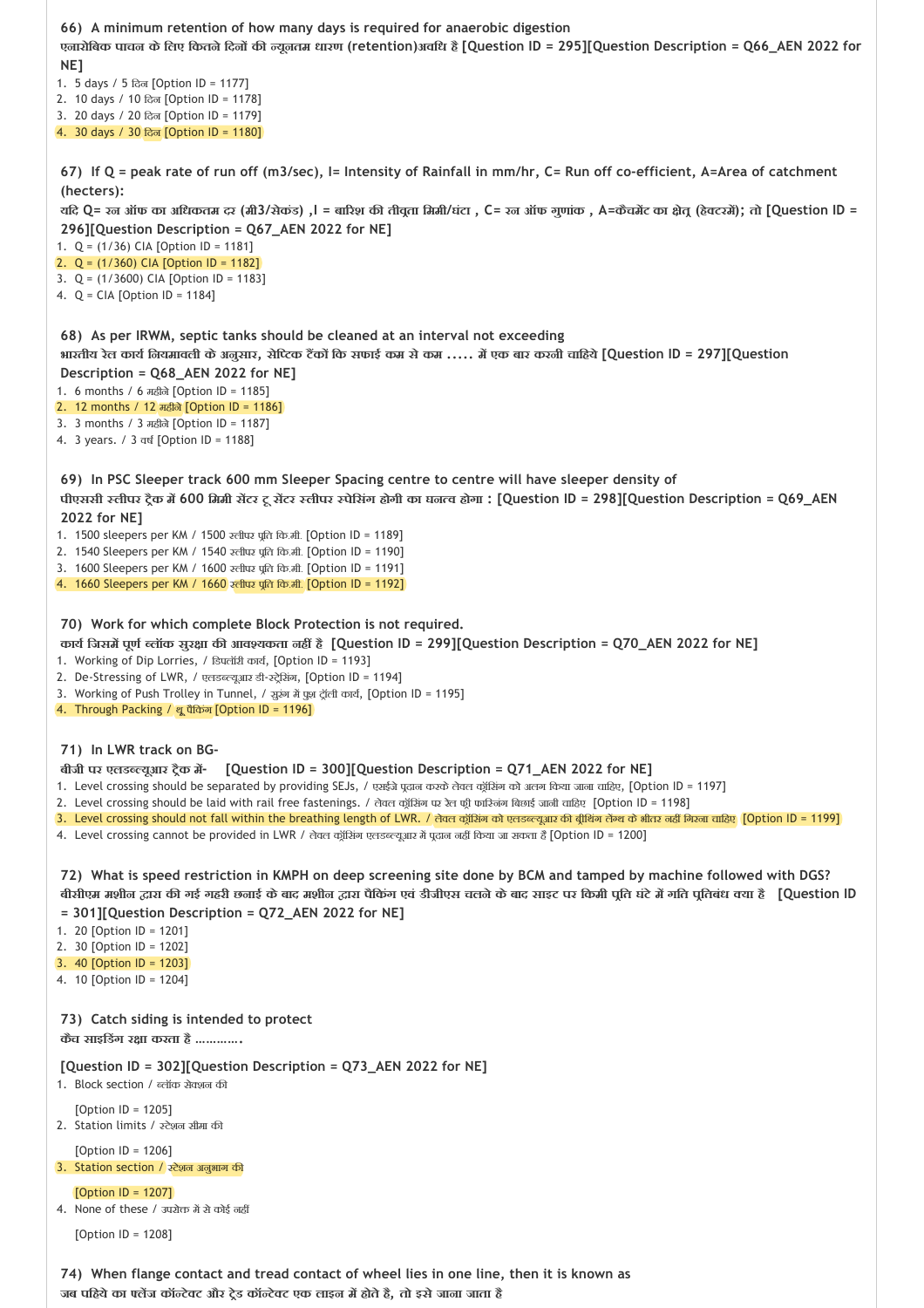```
75) 
Longer mark on the rail table between point of mount and point of drop indicates ________
76) In case of gradual derailment
 77) 
As per IRTMM‐2019, duration of time prescribed for first POH of CSM/DUO 
 78) 
Squezing pressure specified for tamping machines for plain PSC sleepers as per IRTMM‐2019 
 79) 
The desirable gap between top edge of tamping tool blade and bottom edge of sleeper for flat bottom sleeper as per
[Question ID = 303][Question Description = Q74_AEN 2022 for NE]
1. Positive angularity / धनात्मक कोणीयता
   [Option ID = 1209]
2. Negative angularity / ऋणात्मक कोणीयता
   [Option ID = 1210]
3. Zero angularity / शूल्य कोणीयता
   [Option ID = 1211]
4. None of these / इनमें से कोई नहीं
   [Option ID = 1212]
पॉइंट आफ माउंट और पॉइंट आफ ड ॉप केबीच रेल क ऊपरी सतह पर लंबा िनशान इंिगत करता है 
[Question ID = 304][Question Description = Q75_AEN 2022 for NE]
1. Sudden derailment / अचानक अवपथन (सड़न डीरेलमेन्ट)
   [Option ID = 1213]2. Gradual derailment / क्रूमिक अवपथन (ग्रेज़ुअल डीरेलमेन्ट)
   [Option ID = 1214]
3. Re Railing / री रेिलंग
   [Option ID = 1215]
4. None of these / उपरोक्त में से कोई नहीं
   [Option ID = 1216]
                                                 In case of villument will be considered as '0' station
क िमक अवपथन (ग ेजुअल िडरेलम ट) केमामलेम ………. को '0' टेशन माना जाएगा 
[Question ID = 305][Question Description = Q76_AEN 2022 for NE]
1. Point of drop / प्वाइंट ऑफ ड्रॉप
   [Option ID = 1217]
2. Point of mount / वाइंट ऑफ माउंट 
   [Option ID = 1218]
3. Either 1 or 2 / या तो 1 या 2
   [Option ID = 1219]
4. None of these / इनमें से कोई नहीं
   [Option ID = 1220]
आयआरटीएमएम ‐2019 केअनुसार, सीएसएम / िडयोमेिटक केपहलेपीओएच केिलए िनधा रत समय क अविध [Question ID = 306][Question
Description = Q77_AEN 2022 for NE]
1. 60 days / 60 िदन [Option ID = 1221]
2. 75days / 75 िदन [Option ID = 1222]
3. 90 day / 90 िदन [Option ID = 1223]
4. 105 days / 105 िदन [Option ID = 1224]
आयआरटीएमएम ‐2019 केअनुसार सादेकंक ीट लीपर पेमशीन म स वीिजंग प ेशर …………….. रखा जाता है [Question ID = 307][Question
Description = Q78_AEN 2022 for NE]
1. 90-100 kg/sq.cm / 90-100 किंगा / वर्ग सेमी [Option ID = 1225]
2. 100-110 kg/sq.cm / 100-110 किंग्रा / वर्ग सेमी [Option ID = 1226]
3. 110-120 kg/sq.cm / 110-120 किंग्रा / वर्ग सेमी [Option ID = 1227]
4. 125-135 kg/sq.cm / 125-135 किंग्रा / वर्ग सेमी [Option ID = 1228]
IRTMM‐2019 is 
आयआरटीएमएम ‐2019 केअनुसार लैट बॉटम लीपर केिलए ट िपंग टूल लेड और लीपर केिनचलेिकनारेकेबीच वांछनीय अंतर है[Question ID = 308]
[Question Description = Q79_AEN 2022 for NE]
1. 10-12 mm / 10-12 所出 [Option ID = 1229]
2. 12‐15 mm / 12‐15 िममी [Option ID = 1230]
3. 15-20 mm / 15-20 闲和 [Option ID = 1231]
4. 22‐25 mm / 22‐25 िममी [Option ID = 1232]
```
**80) In design mode working while doing survey for profile correction Bench marks are to be provided at interval of**  प्रोफ़ाइल सुधार के लिए सर्वेक्षण करते समय काम कर रहे डिज़ाइन मोड में, …………….. अंतराल पे निशान पूदान किए जाने हैं [Question ID = 309] **[Question Description = Q80\_AEN 2022 for NE]**

1. 50‐100 m / 50‐100 मी [Option ID = 1233]

```
2. 150 m / 150 मी [Option ID = 1234]
```
3. 500 m / 500 मी [Option ID = 1235] 4. 200 m / 200 मी [Option ID = 1236]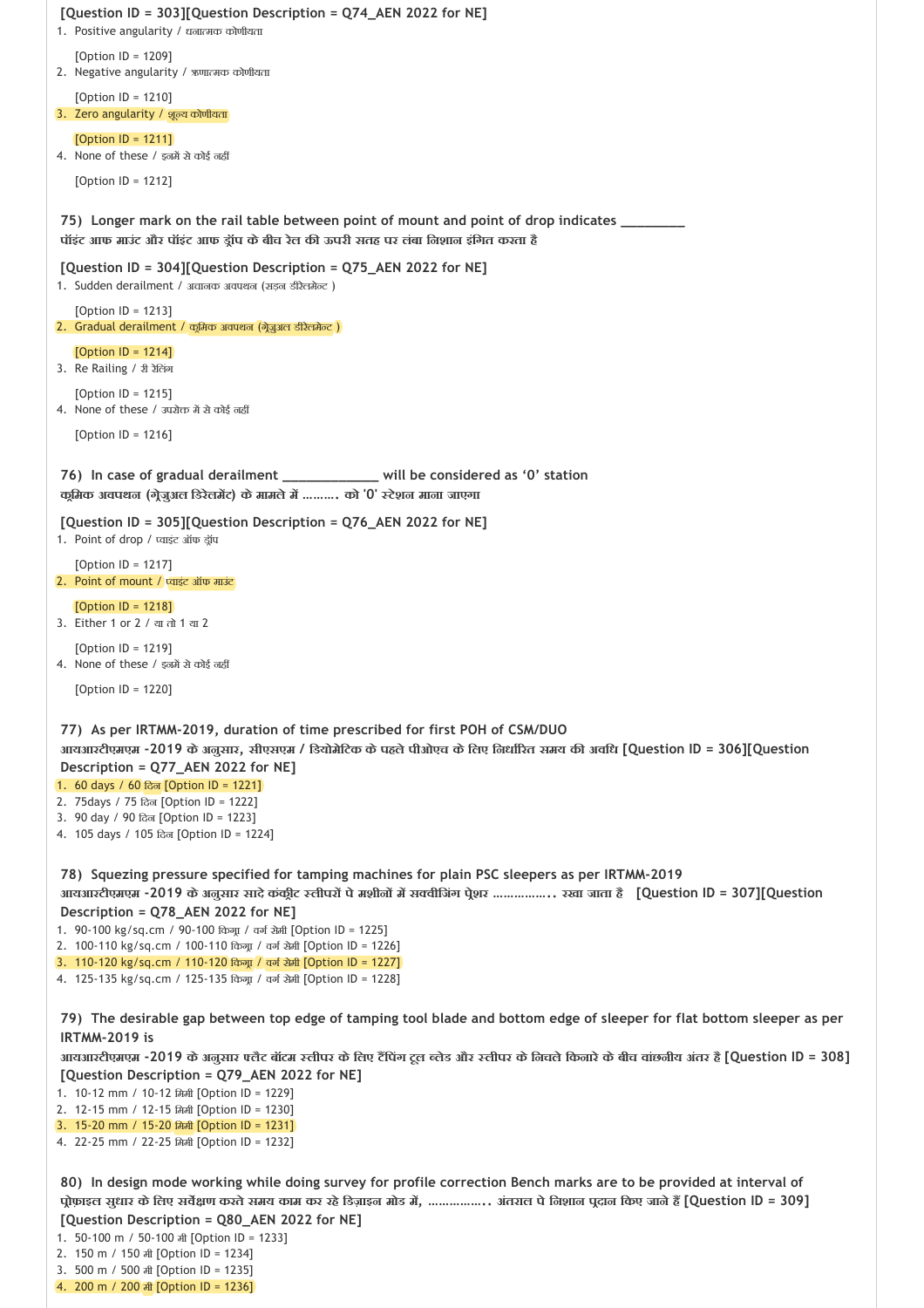```
81) 
Max. lift to be given on LWR/CWR track while tamping at a time is mm 
 82) 
Progress of UNIMAT per effective hour of working is 
 83) 
As per IRPWM 2020, At which location, Junction fish plates are permitted in PSC turnout? 
 84) 
There are ‐‐‐‐‐‐ nos. of sleepers in 1 in 12 fan shaped PSC BG turnout in a set including approach & exit sleepers. 
 85) 
As per IRPWM 2020, Location of JOH for 10125 mm c/s on PSC, BG, 60 kg (RT‐4219) is ‐‐‐‐‐‐‐‐‐‐ from ATS. 
 86) 
As per IRPWM 2020, For checking the radii of turnout and turn‐in curves overlapping chord of ‐‐‐‐‐‐‐ metres should be
 87) 
As per IRPWM 2020, In open web girders, the clear distance between joint sleepers should not be more than ‐‐‐‐‐‐‐‐‐‐‐‐
 88) 
Position of arrows on top of the hook bolts should be ......
एलडब्ल्यूआर / सीडब्ल्यूआर ट्रैक पर टैंप करते समय एक बार में ……….. मिमी लिफ्ट दी जा सकती है [Question ID = 310][Question Description =
Q81_AEN 2022 for NE]
1. 60 [Option ID = 1237]
2. 40 [Option ID = 1238]
3. 60 [Option ID = 1239]
4. 100 [Option ID = 1240]
काम करनेकेप भावी घंटेम युिनमॅट क प गित है[Question ID = 311][Question Description = Q82_AEN 2022 for NE]
1. 1 T/o / 1 टर्न आउट [Option ID = 1241]
2. 1.5 T/o / 1.5 टन आउट [Option ID = 1242]
3. 2 T/o / 2 टन आउट [Option ID = 1243]
4. 0.5 T/o / 0.5 टन आउट [Option ID = 1244]
आईआरपीडब्ल्यूएम 2020 के अनुसार, पीएससी टर्नआउट में जंक्शन फिश-प्लेट की अनुमति कहां पर है [Question ID = 312][Question Description =
Q83_AEN 2022 for NE]
1. Both SRJ and heel of crossing / एसआरजे और क्यूंसिंग के पिछला भाग दोनों पर [Option ID = 1245]
2. Beyond at least 1 rail length on all sides of turnout / टर्नआउट के सभी तरफ कम से कम एक रेल की दूरी के बाद [Option ID = 1246]
3. SRJ only / केवल एसआरजेपर [Option ID = 1247]
4. Heel of crossing only / केवल क्रूंसिंग के पिछले भाग पर [Option ID = 1248]
12 म 1 एफएस पीएससी ब ॉड गेज टन आउट म एप ोच तथा एि झट लीपर केसाथ कुल लीपर क सं या ..... है[Question ID = 313][Question
Description = Q84_AEN 2022 for NE]
1. 91 [Option ID = 1249]
2. 94 [Option ID = 1250]
3. 96 [Option ID = 1251]
4. 99 [Option ID = 1252]
आईआरपीडब्ल्यूएम 2020 के अनुसार, पीएससी ब्रॉड गेज, 60 किगू। (आरटी-4219) में 10125 मिमी वकू सुवीच के लिए, जेओएच का स्थान एटीएस से .......
है[Question ID = 314][Question Description = Q85_AEN 2022 for NE]
1. 476.5 mm / 476.5 िममी [Option ID = 1253]
2. 3229 mm / 3229 िममी [Option ID = 1254]
3. 1682 mm / 1682 िममी [Option ID = 1255]
4. 5836 mm / 5836 िममी [Option ID = 1256]
used. 
आईआरपीडब्ल्यूएम 2020 के अनुसार, टर्नआउट तथा टर्न इन कर्व की त्रिज्ञ्याओं को मापने के लिए ......... ओवर लैंपिंग कॉर्ड का पूयोग किया जाना चाहिए
[Question ID = 315][Question Description = Q86_AEN 2022 for NE]
1. 9 / 9 मी [Option ID = 1257]
2. 3 / 3 मी [Option ID = 1258]
3. 6 / 6 मी [Option ID = 1259]
4. 12 / 12 मी [Option ID = 1260]
‐‐‐‐‐‐ . 
आईआरपीडब्ल्यूएम 2020 के अनुसार, ओपन वेब गर्डरों में, जोड़ स्तीपरों के बीच विलयर अंतर ....... से अधिक नहीं होना चाहिए [Question ID = 316]
[Question Description = Q87_AEN 2022 for NE]
1. 165 mm / 165 िममी [Option ID = 1261]
2. 160 mm / 160 िममी [Option ID = 1262]
3. 200 mm / 200िममी [Option ID = 1263]
4. 180 mm / 180 िममी [Option ID = 1264]
ह क बो ट केशीष पर तीर क ि थित ..... होनी चािहए
[Question ID = 317][Question Description = Q88_AEN 2022 for NE]
1. Parallel to centre line of track and poniting toward increasing km / रेलपथ की मध्य रेखा के समाजांतर और किमी के बढ़ते हुए कूम की ओर इशारा करती
   [Option ID = 1265]2. Perpendicular to centre line of trackand poniting toward track centre / रेलपथ की मध्य रेखा के लंबवत रेलपथ के मध्य को इंगित करती हुई
   [Option ID = 1266]
3. Skew to centre line of track / रेलपथ की मध्य रेखा से कोणीय
   [Option ID = 1267]
```
 $4.$  None of these / उपरोक्त में से कोई नहीं

[Option ID = 1268]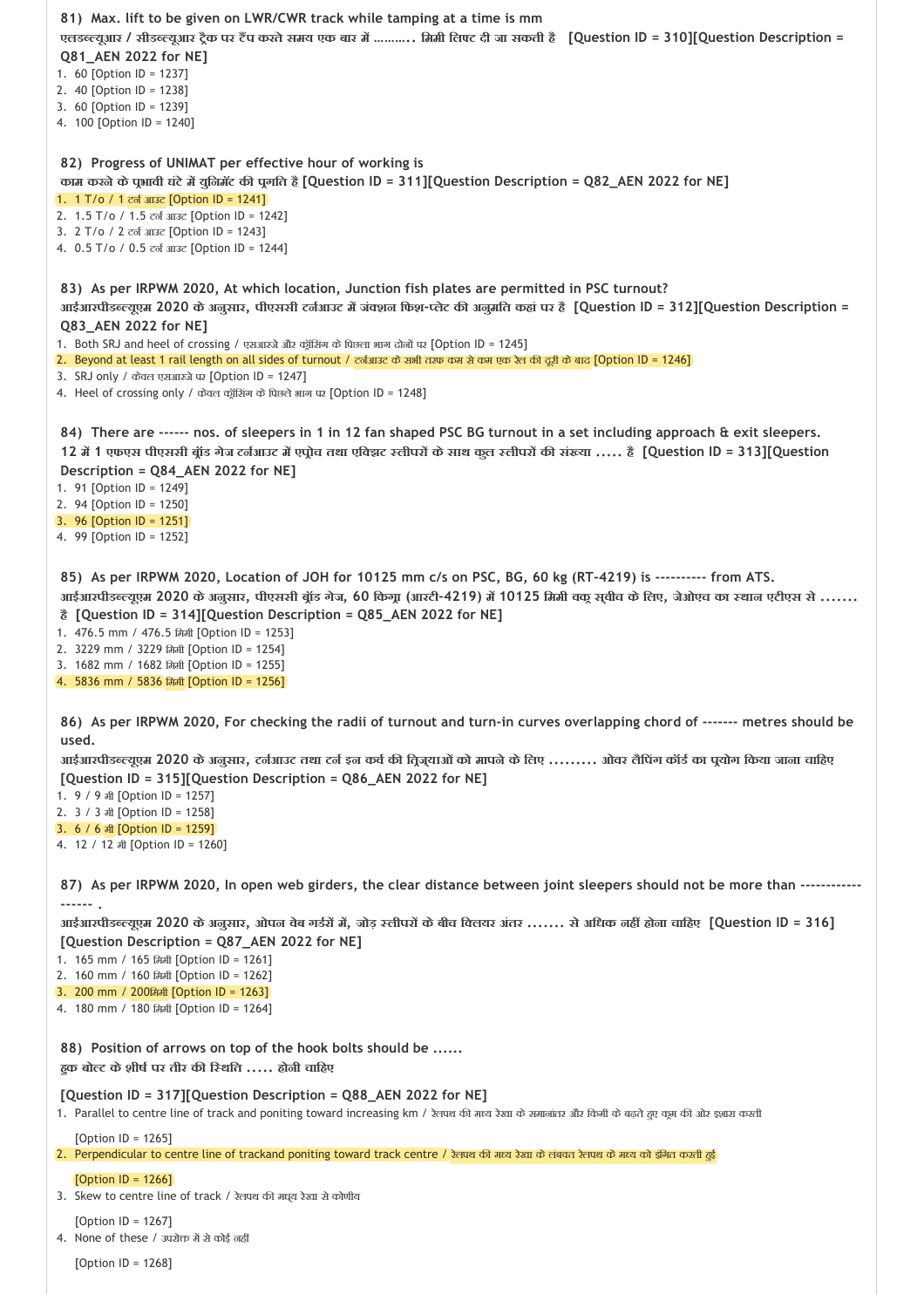| 89) Minimum grade of concrete to be used in reinforced concrete as per IS:456-1978 is<br>आईएस: 456-2000 के अनुसार आरसीसी में उपयोग किये जाने वाले कान्कूीट का न्यूनतम गूेड होना चाहिए [Question ID = 318][Question Description<br>= Q89_AEN 2022 for NE]<br>1. M 15 / एम 15 [Option ID = 1269]<br>2. M 20 / एस 20 [Option ID = 1270]<br>3. М 10 / एम 10 [Option ID = 1271]<br>4. M 25 / एस 25 [Option ID = 1272]                                                                                                                                                                              |
|-----------------------------------------------------------------------------------------------------------------------------------------------------------------------------------------------------------------------------------------------------------------------------------------------------------------------------------------------------------------------------------------------------------------------------------------------------------------------------------------------------------------------------------------------------------------------------------------------|
| 90) The slab is designed as oneway if the ratio of long span to short span is<br>र्ट्तेब को वनवे के रूप में डिज़ाइन किया जाता है है यदि लंबे रपैन तथा तघु रपैन का अनुपात [Question ID = 319][Question Description =<br>Q90_AEN 2022 for NE]<br>1. Less than 1 / 1 ਸ਼ੇ ਰੁਸ਼ है [Option ID = 1273]<br>2. Between 1 and 1.5 / 1 $\dot{x}$ 1.5 $\dot{\sigma}$ बीच [Option ID = 1274]<br>3. Between 1.5 and 2 / 1.5 और 2 के बीच [Option ID = 1275]<br>4. Greater than $2 / 2$ $\overline{x}$ $\overline{x}$ $\overline{x}$ $\overline{y}$ [Option ID = 1276]                                       |
| 91) The number of seismic zones in which the country has been divided are<br>देश को कितने भूकंपीय क्षेत्रों में विभाजित किया गया है [Question ID = 320][Question Description = Q91_AEN 2022 for NE]<br>1. 3 [Option ID = 1277]<br>2. 4 [Option $ID = 1278$ ]<br>3. 5 [Option ID = 1279]<br>4. 6 [Option ID = 1280]                                                                                                                                                                                                                                                                            |
| 92) Vicat's apparatus is used to determine which of the following properties for cement<br>सीमेंट के लिए निम्नलिखित में से कौन से गुण के निर्धारण के लिए विकेंट के उपकरण का उपयोग किया जाता है [Question ID = 321][Question<br>Description = Q92_AEN 2022 for NE]<br>1. Soundness / $\epsilon$ (Soundness) [Option ID = 1281]<br>2. Initial setting time / प्रारंभिक सेटिंग अवधि [Option ID = 1282]<br>3. Compressive strength / कंप्रे्ट्रिव स्ट्रेल्थ [Option ID = 1283]<br>4. Tensile strength / टेंसाइल स्ट्रेल्थ [Option ID = 1284]                                                      |
| 93) The maximum pressure which the soil can carry without the risk of shear failure is called<br>अधिकतम दबाव जिसे मृदा अपरूपण विफलता (शीयर फेलियर) के जोखिम के बिना सुरक्षित रूप से वहन कर सकती है, कहलाता है [Question ID = 322]<br>[Question Description = Q93_AEN 2022 for NE]<br>1. The bearing capacity / धारण क्षमता [Option ID = 1285]<br>2. The safe bearing capacity / अरक्षित धारण क्षमता [Option ID = 1286]<br>3. The ultimate bearing capacity / $\overline{ax}$ and $\overline{ax}$ [Option ID = 1287]<br>4. Allowable bearing capacity / $z$ dore tural grad [Option ID = 1288] |
| 94) The thickness of steining of well foundation for Railway bridges is usually kept as ------ of outside diameter.<br>रेलवे पुलो की कुआ नींव की दीवाल की मोटाई सामान्यतया बाहरी व्यास की ……… रखी जाती है [Question ID = 323][Question Description =<br>Q94_AEN 2022 for NE]<br>1. One-Eight / $\sqrt{3}$ अाठवाँ भाग [Option ID = 1289]<br>2. One-Tenth / दसवाँ भाग [Option ID = 1290]<br>3. One-Sixth / छठवाँ आग [Option ID = 1291]<br>4. One-Fourth / एक चौथाई [Option ID = 1292]                                                                                                           |
| 95) The uniformity co-efficient of soil is defined as the ratio of<br>मिट्टी की एकरूपता को  के अनुपात के रूप में परिभाषित किया गया है [Question ID = 324][Question Description = Q95_AEN 2022 for<br>NE]<br>1. D 40 to D 10 [Option ID = 1293]<br>2. D 40 to D 20 [Option ID = 1294]<br>3. D 50 to D 10 [Option ID = 1295]<br>4. D 60 to D 10 [Option ID = 1296]                                                                                                                                                                                                                              |
| 96) According to IS classification, the range of silt size particles is<br>आईएस वर्गीकरण के अनुसार, सिल्ट के कणों के परिमाप का परास (रेंज) होता है [Question ID = 325][Question Description = Q96_AEN 2022<br>for NE]<br>1. 4.75 mm to 2.00 mm / 4.75 ਸ਼ਿਸ਼ੀ ਲੇ 2.00 ਸ਼ਿਸ਼ੀ [Option ID = 1297]<br>2. 2.00 mm to 0.425 mm / 2.00 ਸ਼ਿਸ਼ੀ ਲੇ 0.425 ਸ਼ਿਸ਼ੀ [Option ID = 1298]<br>3. 0.425 mm to 0.075 mm / 0.425 ਸ਼ਿਸ਼ੀ ਏ 0.075 ਸ਼ਿਸ਼ੀ [Option ID = 1299]<br>4. 0.075 mm to 0.002 mm / 0.075 ਸ਼ਿਸ਼ੀ ਏ 0.002 ਸ਼ਿਸ਼ੀ [Option ID = 1300]                                                             |
| 97) As per IRPWM 2020, the top table of the guardrail should not be lower than that of the running rail, by more than ------<br>--- .                                                                                                                                                                                                                                                                                                                                                                                                                                                         |
| आईआरपीडब्ल्यूएम 2020 के अनुसार, गार्ड रेल के टेबल टॉप को रनिंग रेल से…………… से जुयादा नीचे नहीं होना चाहिए [Question ID = 326][Question<br>Description = Q97_AEN 2022 for NE]<br>1. 15 mm / 15 闲和 [Option ID = 1301]<br>2. 25 mm / 25 所和 [Option ID = 1302]                                                                                                                                                                                                                                                                                                                                    |

3. 35 mm / 35 िममी [Option ID = 1303] 4. 30 mm / 30 िममी [Option ID = 1304]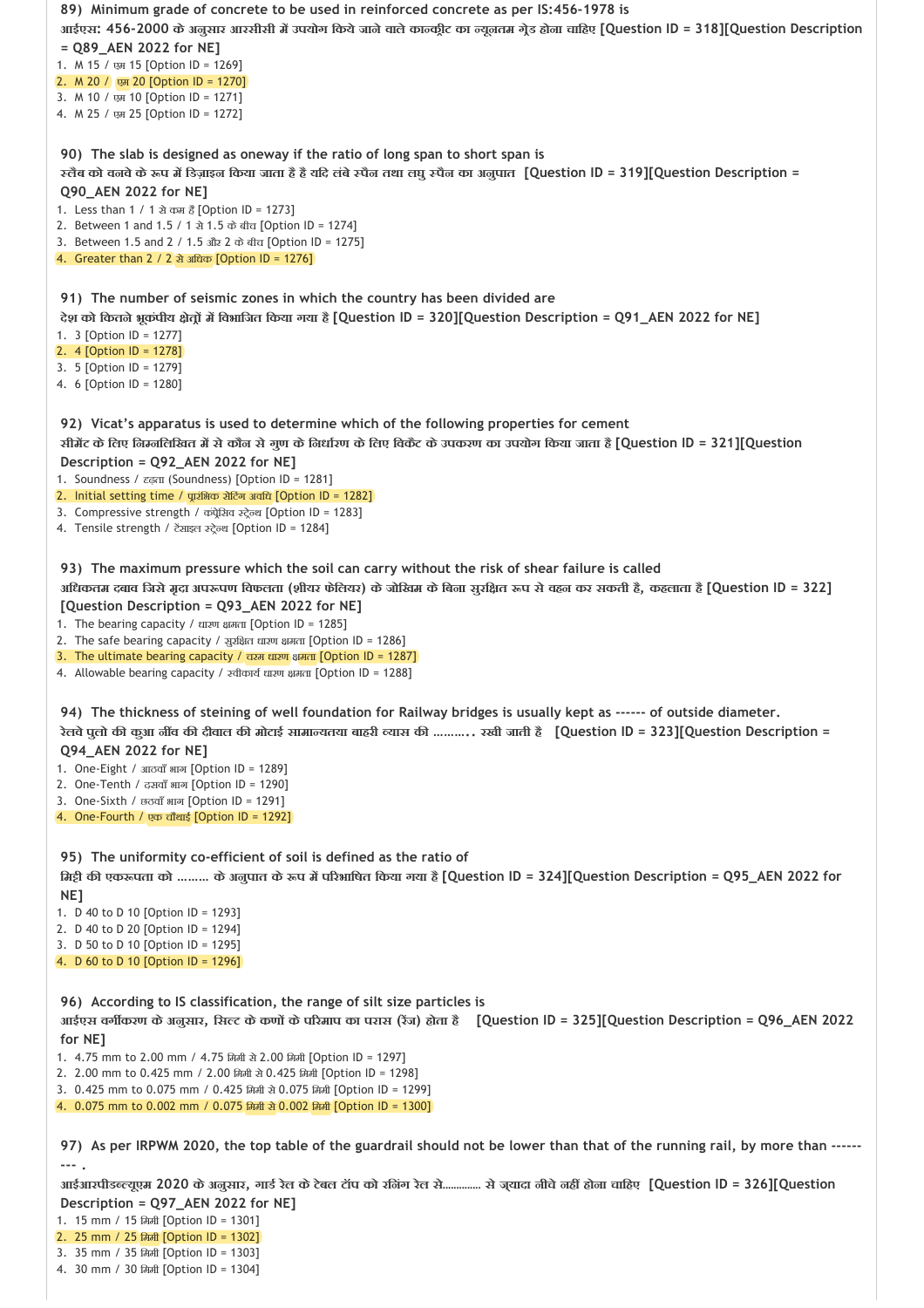| 98) Frequency of periodical inspection of Structures such as workshops, running sheds, platform covers, and foot over                                                                               |
|-----------------------------------------------------------------------------------------------------------------------------------------------------------------------------------------------------|
| bridges by Assistant Divisional Engineer<br>सहायक मंडल इंजीनियर द्वारा कार्यशालाओं, रनिंग शेड, प्लेटफॉर्म कवर, और फुट ओवर बिज जैसी संरचनाओं के आवधिक निरीक्षण की आवृत्ति [Question ID =             |
| 327][Question Description = Q98_AEN 2022 for NE]                                                                                                                                                    |
| 1. Every year. / ਨੁਝ ਬਾਰ [Option ID = 1305]                                                                                                                                                         |
| 2. Every 3 years / ਨੁਝ 3 ਸ਼ਾਨ [Option ID = 1306]<br>3. One fifth every year on programmed basis. / पूत्थेक वर्ष कूमिक आधार पर पाँचवाँ भाग [Option ID = 1307]                                        |
| 4. As and when required / जब आवश्यक हो [Option ID = 1308]                                                                                                                                           |
| 99) When more than one track machine is running in a block section, there should be a minimum distance of ___ meters                                                                                |
| between two units.                                                                                                                                                                                  |
| जब ब्लॉक खंड में एक से अधिक ट्रैक मशीन चल रही हो, तो दो मशीन इकाइयों के बीच न्यूनतम दूरी ___ मीटर होनी चाहिए 【Question ID = 328】<br>[Question Description = Q99_AEN 2022 for NE]                    |
| 1. 100 [Option ID = 1309]                                                                                                                                                                           |
| 2. 200 [Option $ID = 1310$ ]<br>3. 150 [Option ID = 1311]                                                                                                                                           |
| 4. 250 [Option ID = 1312]                                                                                                                                                                           |
|                                                                                                                                                                                                     |
| 100) As per IRPWM 2020, The design toe load of ERC-MK-V is ------------ .<br>आईआरपीडब्ल्यूएम 2020 के अनुसार, ईआरसी-मार्क-V का डिजाइन टो भार  है [Question ID = 329][Question Description = Q100_AEN |
| 2022 for NE]                                                                                                                                                                                        |
| 1. 850-1100 kg / 850-1100 மினூ [Option ID = 1313]                                                                                                                                                   |
| 2. 1200-1500 kg / 1200-1500 மேனு [Option ID = 1314]<br>3. 651 kg / 651 மினூ [Option ID = 1315]                                                                                                      |
| 4. 650-1100 kg / 650-1100 किंग्रा [Option ID = 1316]                                                                                                                                                |
| 101) The units of stress in the SI system are                                                                                                                                                       |
| एसआई(SI) पूणाली में स्ट्रेस (तलाव) की इकाई है                                                                                                                                                       |
| [Question ID = 330][Question Description = Q101_AEN 2022 for NE]<br>1. $\text{kg/m}^2$ / किंग्रा / मी <sup>2</sup>                                                                                  |
| [Option $ID = 1317$ ]<br>2. $N/mm2$ / $\sigma$ यूटन / एमएम $2$                                                                                                                                      |
| [Option $ID = 1318$ ]<br>3. Both 1 and 2 above / 1 और 2 दोनों                                                                                                                                       |
| [Option ID = $1319$ ]<br>4. None of these / इलमें से कोई नहीं                                                                                                                                       |
| [Option $ID = 1320$ ]                                                                                                                                                                               |
| 102) The point of contraflexure lies where                                                                                                                                                          |
| कॉल्ट्रैफ़्लेक्सचर पॉइंट पाया जाता है [Question ID = 331][Question Description = Q102_AEN 2022 for NE]                                                                                              |
| 1. Shear force change sign / जहां शीयर बल चिन्ह बदलता है [Option ID = 1321]<br>2. Bending moment is zero or changes sign / जहां बेंडिंग मोमेंट शूल्य होता है या चिल्ह बदलता हैं [Option ID = 1322]  |
| 3. Shear force is zero / जहां शीयर बल शूल्य होता है [Option ID = 1323]                                                                                                                              |
| 4. Beiding moment is maximum / जड़ां बेंडिंग मोमेंट अधिकतम होता है [Option ID = 1324]                                                                                                               |
| 103) Stationary watchman should be posted __________ at every vulnerable location during the monsoon period.                                                                                        |
| मानसून की अवधि के दौरान पूत्येक संवेदनशील स्थान पर रिथर चौकीदार तैनात किया जाना चाहिए                                                                                                               |
| [Question ID = 332][Question Description = Q103_AEN 2022 for NE]<br>1. Sunset to sunrise / सूर्यास्त से सूर्योदय तक                                                                                 |
| [Option $ID = 1325$ ]<br>2. Round the clock / चौबीओं घंटे                                                                                                                                           |
| [Option ID = $1326$ ]<br>3. Sunrise to sunset / सूर्योदय से सूर्यास्त तक                                                                                                                            |
| [Option $ID = 1327$ ]<br>4. None of these / उपरोक्त में से कोई नहीं                                                                                                                                 |
| [Option ID = $1328$ ]                                                                                                                                                                               |
| 104) Which one of the follwing sample will have least value of the coefficient of permeability?                                                                                                     |
| जिम्न में से कौनसे नमूने का पारगम्यता गुणांक सबसे कम होगा ? [Question ID = 333][Question Description = Q104_AEN 2022 for NE]                                                                        |
| 1. Clean gravel / साफ ग्रेयल [Option ID = 1329]                                                                                                                                                     |
| 2. Clean sand / साफ बालू [Option ID = 1330]<br>3. Sand(mixture) / बालू (मिशूण) [Option ID = 1331]                                                                                                   |
| 4. Clay / चिकनी मिट्टी [Option ID = 1332]                                                                                                                                                           |

**105) C class ODC has gross clearance is….. सी लास ओडीसी का ग ॉस ि लअर स होता है …………… [Question ID = 334][Question Description = Q105\_AEN 2022 for NE]**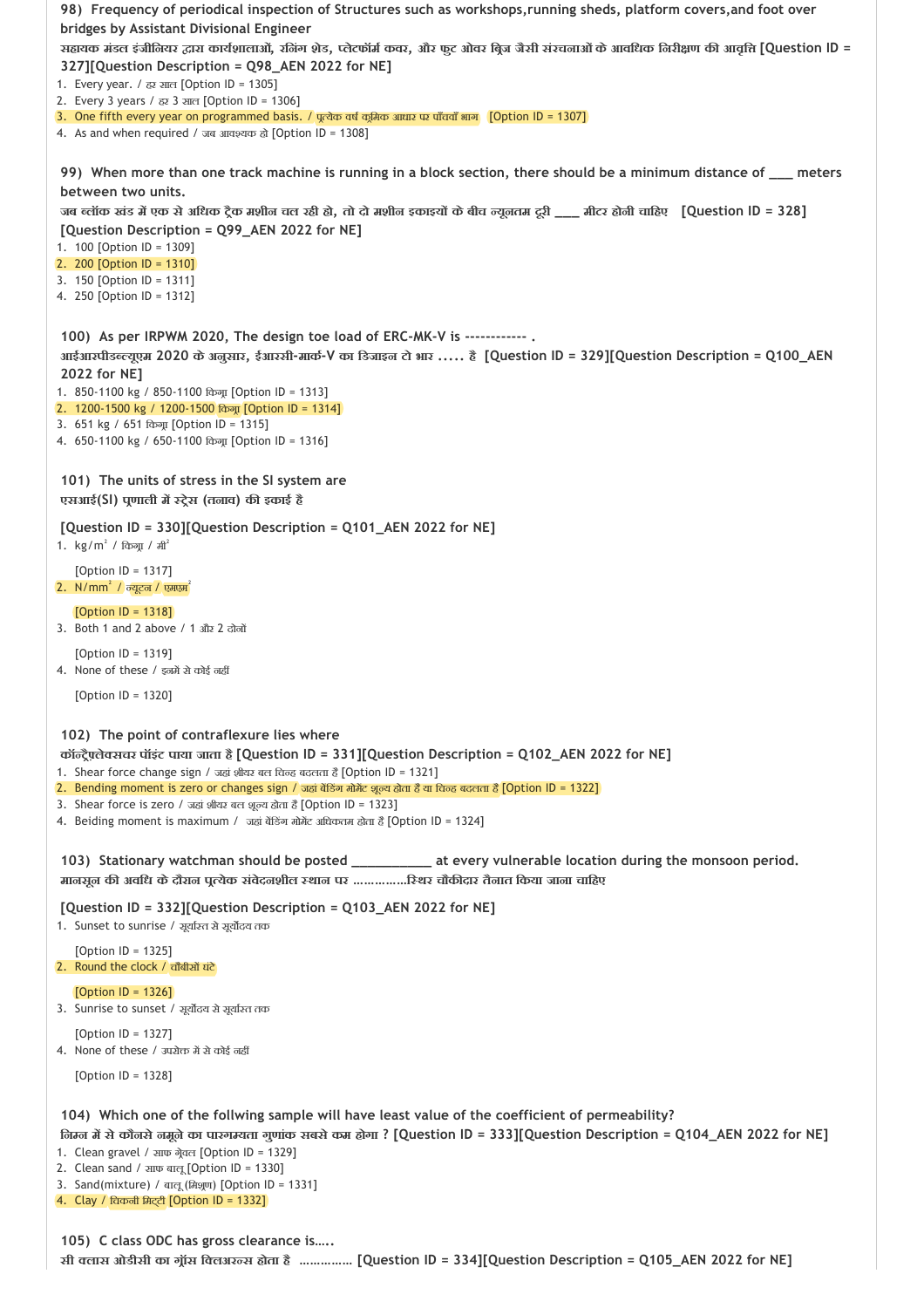| 1. Less than 152.4 mm but not less than 101.6 mm / 152.4 क्रियी से कम लेकिन 101.6 कियी से कम नहीं [Option ID = 1333]<br>2. 200 mm and below / 200 ਸ਼ਿਸ਼ੀ और ਗੀਕੇ [Option ID = 1334]<br>3. 228.6 mm and above / 228.6 मिमी और उससे अधिक [Option ID = 1335]<br>4. 400 mm and below / 400 ਸਿਸੀ और ਕੀਕੇ [Option ID = 1336]                                                                                                                                                             |
|------------------------------------------------------------------------------------------------------------------------------------------------------------------------------------------------------------------------------------------------------------------------------------------------------------------------------------------------------------------------------------------------------------------------------------------------------------------------------------|
| 106) Complete realignment of curve of a route with 100kmph speed is to be planned, if more than 20% stations are having<br>versine variations above:<br>100 किमी पूति घंटे की गति के वाले मार्ग पर वकू का पूर्ण नियोजन किया जाना है, यदि 20% से अधिक स्टेशनों में वरसाइन भिन्नताएं हैं:                                                                                                                                                                                            |
| [Question ID = 335][Question Description = Q106_AEN 2022 for NE]<br>1. 30 mm; or 25% of average Versine on circular portion, whichever is more / 30 ਸਿਸੀ; ਗ ਸ਼ਰ੍ਨਰ ਇਣਸ਼ੇ ਧਟ ਗੈਸ਼ਰ ਹਟਸ਼ਵਰ ਹਰ 25%, जो भी अधिक हो                                                                                                                                                                                                                                                                     |
| [Option $ID = 1337$ ]<br>2. 20 mm; or 20% of average Versine on circular portion, whichever is more / 20 मिमी; या वृत्ताकार भाग पर औसत वरसाइन का 20%, जो भी अधिक ढो                                                                                                                                                                                                                                                                                                                |
| [Option $ID = 1338$ ]<br>3. 40 mm; or 40% of average Versine on circular portion, whichever is more / 40 मिमी; या वृत्ताकार भाग पर औसत वरसाइन का 40%, जो भी अधिक हो                                                                                                                                                                                                                                                                                                                |
| [Option ID = 1339]<br>4. None of these / उपरोक्त में से कोई नहीं                                                                                                                                                                                                                                                                                                                                                                                                                   |
| [Option ID = $1340$ ]                                                                                                                                                                                                                                                                                                                                                                                                                                                              |
| 107) USFD Testing of frequency of rails on routes with GMT 8 to 12 is  months.<br>जीएमटी 8 से 12 वाले रूट के लिए रेल usfd जांच की आवृत्ति   महीने है [Question ID = 336][Question Description = Q107_AEN 2022 for<br>NE1<br>1. 3 months / 3 ਸਫ਼ੀਕੇ [Option ID = 1341]<br>2. 6 months / 6 ਸਫ਼ੀਕੇ [Option ID = 1342]                                                                                                                                                                 |
| 3. 9 months / 9 ਸ਼ਨੀਕੋ [Option ID = 1343]<br>4. 12 months / 12 ਸਫ਼ੀਕੇ [Option ID = 1344]                                                                                                                                                                                                                                                                                                                                                                                           |
| 108) The service life of 60 KG 90 UTS Rail on routes without Rail Grinding in terms of total GMT of traffic carried for<br>considering through rail renewal on the bridge proper and in approaches (up to 100 m on either side) for all the important<br>bridges                                                                                                                                                                                                                   |
| बिना रेल grinding वाले रूट पर 60 केजी 90 युटीएस रेल की सेवा जीवन, महत्त्वपूर्ण पुल और अप्रोच (दोनों तरफ 100 मी तक) पर नवीनीकरण के लिए अनुमेय<br>यातायात कूल  जीएमटी है [Question ID = 337][Question Description = Q108_AEN 2022 for NE]<br>1. 800 GMT / 800 जीएमटी [Option ID = 1345]<br>2. 550 GMT / 550 जीएमटी [Option ID = 1346]<br>3. 525 GMT / 525 जीएमटी [Option ID = 1347]<br>4. 400 GMT / 400 जीएमटी [Option ID = 1348]                                                    |
| 109) Periodical inspection of Welded girders is done _______<br>झलाईकृत गर्डरों का आवधिक निरीक्षण  किया जाता है [Question ID = 338][Question Description = Q109_AEN 2022 for NE]<br>1. Once in a year / साल में एक बार [Option ID = 1349]<br>2. Once in 3 years / $3 \text{ and } x$ एक बार [Option ID = 1350]<br>3. Once in 2 years / 2 शाल में एक बार [Option ID = 1351]<br>4. Once in 5 years / 5 साल में एक बार [Option ID = 1352]                                             |
| 110) ADEN should conduct inspection of small track machines of his sub division least once in:<br>एडीईएन को अपने सब डिवीजन की छोटी ट्रैक मशीनों का निरीक्षण … में एक बार करना चाहिए: [Question ID = 339][Question Description =<br>Q110_AEN 2022 for NE]<br>1. Three months / तीज ਸ਼ਣੀਕੇ [Option ID = 1353]<br>2. Six months / छह महीले [Option ID = 1354]<br>3. Every month / ਨੁ ਸਰੀਕੇ [Option ID = 1355]<br>4. One year / एक वर्ष [Option ID = 1356]                             |
| 111) Who is the Chairperson of Parliamentary Rajbhasha samiti.<br>संसदीय राजभाषा समिति के अध्यक्ष कौन होते हैं ? [Question ID = 340][Question Description = Q111_AEN 2022 for NE]<br>1. Union Finanace Minister / केन्द्रीय वित्त मंत्री, [Option ID = 1357]<br>2. Union Agriculture Minister / केन्द्रीय कृषि मंत्री, [Option ID = 1358]<br>3. Union Rail Minister / केन्द्रीय रेल मंत्री, [Option ID = 1359]<br>4. Union Home Minister / केन्द्रीय गृह मंत्री [Option ID = 1360] |
| 112) For use of Rajbhasha Hindi, Indian union has been Grouped in how many groups.<br>राजभाषा हिंदी के पूयोग की दृष्टि से भारत संघ को कितने वर्गों में रखा गया है ?[Question ID = 341][Question Description = Q112_AEN 2022 for<br>NE1<br>1. 2 [Option ID = 1361]<br>2. 3 [Option $ID = 1362$ ]<br>3. 4 [Option ID = 1363]<br>4. 5 [Option ID = 1364]                                                                                                                              |

**113) The frequency of meeting of "Rajbhasha Karyanvan Samiti" on Indian Railway is:**

**भारतीय रेल पर राजभाषा काया न्वयन सिमित क बैठक कब‐कब होती है ?[Question ID = 342][Question Description = Q113\_AEN 2022 for NE]**